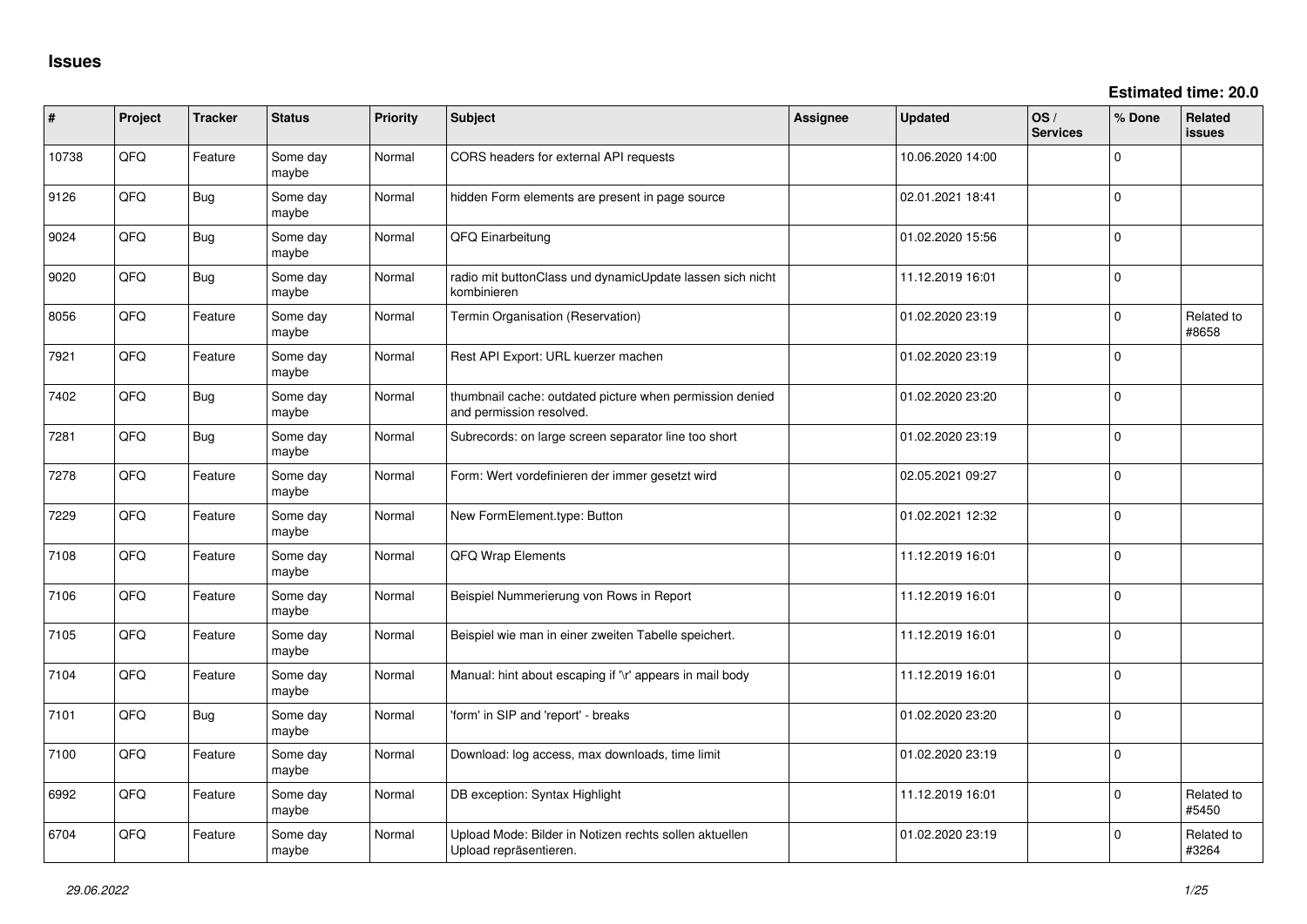| #    | Project | <b>Tracker</b> | <b>Status</b>     | Priority | <b>Subject</b>                                                                    | Assignee | <b>Updated</b>   | OS/<br><b>Services</b> | % Done      | Related<br><b>issues</b> |
|------|---------|----------------|-------------------|----------|-----------------------------------------------------------------------------------|----------|------------------|------------------------|-------------|--------------------------|
| 6515 | QFQ     | Feature        | Some day<br>maybe | Normal   | Formular: Felder dynamisch ein/ausblenden                                         |          | 11.12.2019 16:02 |                        | $\Omega$    |                          |
| 6299 | QFQ     | Feature        | Some day<br>maybe | Normal   | Attack detection: log table with invalid SIP access                               |          | 11.12.2019 16:02 |                        | $\Omega$    | Related to<br>#3947      |
| 6288 | QFQ     | Feature        | Some day<br>maybe | Normal   | Best Practice: Erklaeren wie man ein Formular ganz in<br>weiss' erstellen kann    |          | 11.12.2019 16:02 |                        | $\Omega$    |                          |
| 6084 | QFQ     | Feature        | Some day<br>maybe | Normal   | New escape type: 'D' - convert date                                               |          | 01.02.2020 23:19 |                        | $\Omega$    |                          |
| 6083 | QFQ     | Feature        | Some day<br>maybe | Normal   | Dynamic Update: Value Check via SQL                                               |          | 11.12.2019 16:02 |                        | $\Omega$    |                          |
| 5923 | QFQ     | Feature        | Some day<br>maybe | Normal   | fillStoreSystemBySqlLate                                                          |          | 01.02.2020 23:19 |                        | $\Omega$    |                          |
| 5895 | QFQ     | Feature        | Some day<br>maybe | Normal   | Tutorial: List of all QFQ Features                                                |          | 01.02.2020 23:19 |                        | $\mathbf 0$ |                          |
| 5893 | QFQ     | Feature        | Some day<br>maybe | Normal   | Edit on double-click                                                              |          | 01.02.2020 23:19 |                        | $\Omega$    | Related to<br>#5894      |
| 5892 | QFQ     | Feature        | Some day<br>maybe | Normal   | QFQ should use T3 API to manipulate FE GROUP<br>membership                        |          | 01.02.2020 23:20 |                        | $\Omega$    |                          |
| 5877 | QFQ     | <b>Bug</b>     | Some day<br>maybe | Normal   | FE.type=note:bsColumn strange behaviour                                           |          | 01.02.2020 23:19 |                        | $\mathbf 0$ |                          |
| 5851 | QFQ     | Feature        | Some day<br>maybe | Normal   | Queue System implementieren: MQTT, RabbitMQ                                       |          | 01.02.2020 23:20 |                        | $\Omega$    | Related to<br>#5715      |
| 5850 | QFQ     | Feature        | Some day<br>maybe | Normal   | Deployment: In QFQ Doc best practice fuer zeitgemaesses<br>Deployment beschreiben |          | 01.02.2020 23:20 |                        | $\Omega$    |                          |
| 5805 | QFQ     | Feature        | Some day<br>maybe | Normal   | TypeAHead SQL value instead of key stored                                         |          | 01.02.2020 23:19 |                        | $\mathbf 0$ | Related to<br>#5444      |
| 5783 | QFQ     | Feature        | Some day<br>maybe | Normal   | <b>BPMN View/Edit</b>                                                             |          | 11.12.2019 16:02 |                        | $\mathbf 0$ |                          |
| 5455 | QFQ     | Feature        | Some day<br>maybe | Normal   | Mail Redirects grld abhaengig                                                     |          | 01.02.2020 23:20 |                        | $\Omega$    |                          |
| 5452 | QFQ     | Feature        | Some day<br>maybe | Normal   | Thumbnails from PDF: bad quality                                                  |          | 01.02.2020 23:20 |                        | $\Omega$    |                          |
| 5342 | QFQ     | Feature        | Some day<br>maybe | Normal   | link - with HTML Attributes                                                       |          | 01.02.2020 23:20 |                        | $\Omega$    | Related to<br>#14077     |
| 5160 | QFQ     | Feature        | Some day<br>maybe | Normal   | QFQ collaborative / together.js, ShareJS, y-js, collaborative,                    |          | 11.12.2019 16:02 |                        | $\Omega$    |                          |
| 5129 | QFQ     | Feature        | Some day<br>maybe | Normal   | Reports: SQL fuer x Achse und y Achse                                             |          | 11.12.2019 16:02 |                        | $\Omega$    |                          |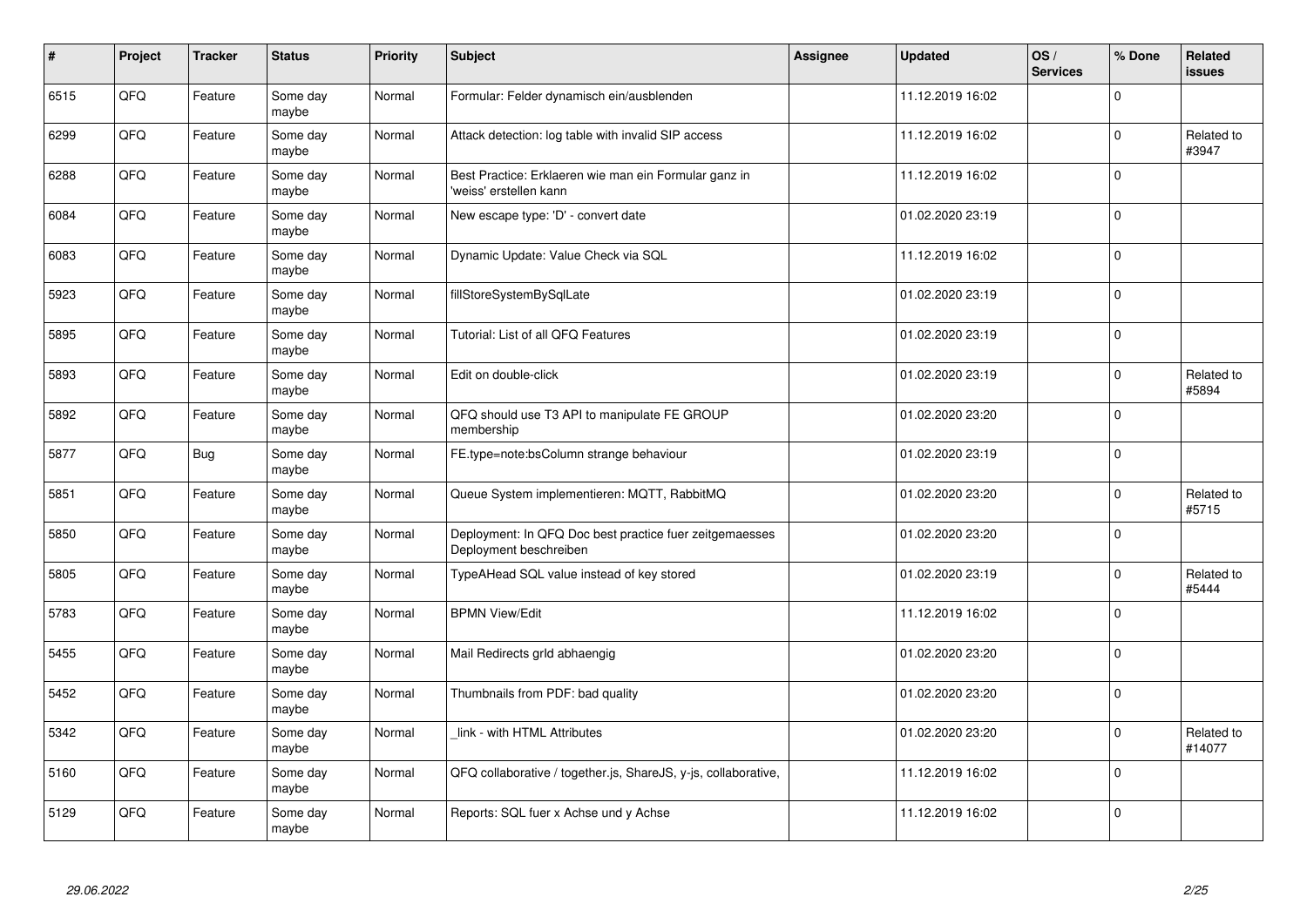| $\vert$ # | Project | <b>Tracker</b> | <b>Status</b>     | Priority | <b>Subject</b>                                                                                                                                                | Assignee | <b>Updated</b>   | OS/<br><b>Services</b> | % Done      | Related<br><b>issues</b>                    |
|-----------|---------|----------------|-------------------|----------|---------------------------------------------------------------------------------------------------------------------------------------------------------------|----------|------------------|------------------------|-------------|---------------------------------------------|
| 4974      | QFQ     | Feature        | Some day<br>maybe | Normal   | Long polling - inform all listening clients of changes                                                                                                        |          | 11.12.2019 16:02 |                        | $\mathbf 0$ |                                             |
| 4816      | QFQ     | Feature        | Some day<br>maybe | Normal   | Templates for QFQ Reports (Tables, Radios, )                                                                                                                  |          | 01.02.2020 23:20 |                        | $\mathbf 0$ |                                             |
| 4719      | QFQ     | Feature        | Some day<br>maybe | Normal   | Custom Message in Client in case of 'Browser tab close,<br>modification will be lost'                                                                         |          | 01.02.2020 23:20 |                        | $\mathbf 0$ |                                             |
| 4640      | QFQ     | Feature        | Some day<br>maybe | Normal   | Rename System Forms                                                                                                                                           |          | 01.02.2020 23:20 |                        | $\mathbf 0$ |                                             |
| 4627      | QFQ     | Feature        | Some day<br>maybe | Normal   | dbupdate: all tables - check 'create', 'modified' if it is possible<br>to change to default 'CURRENT_TIMESTAMP' and modified<br>'ON UPDATE CURRENT TIMESTAMP' |          | 01.02.2020 23:20 |                        | $\Omega$    |                                             |
| 4626      | QFQ     | Feature        | Some day<br>maybe | Normal   | Mobile View: 'classBody=qfq-form-right' makes no sense                                                                                                        |          | 01.02.2020 23:20 |                        | $\Omega$    |                                             |
| 4551      | QFQ     | Feature        | Some day<br>maybe | Normal   | Set 'pills' via dynamicUpdate to show/hide/disabled                                                                                                           |          | 01.02.2020 23:20 |                        | $\mathbf 0$ | Related to<br>#3752                         |
| 4546      | QFQ     | <b>Bug</b>     | Some day<br>maybe | Normal   | NH: SIP storage is destroyed                                                                                                                                  |          | 01.02.2020 23:20 |                        | $\mathbf 0$ |                                             |
| 4536      | QFQ     | Feature        | Some day<br>maybe | Normal   | FE upload: problem with delete if mutliple uploads an<br>FE.name="                                                                                            |          | 01.02.2020 23:20 |                        | $\mathbf 0$ |                                             |
| 4446      | QFQ     | Feature        | Some day<br>maybe | Normal   | New FE get same feldContainerId as last modifed FE                                                                                                            |          | 01.02.2020 23:20 |                        | $\mathbf 0$ |                                             |
| 4445      | QFQ     | Feature        | Some day<br>maybe | Normal   | template group: Option to simulate fieldset                                                                                                                   |          | 28.06.2021 14:11 |                        | $\mathbf 0$ |                                             |
| 4444      | QFQ     | Feature        | Some day<br>maybe | Normal   | FE.type=upload: detect mime type                                                                                                                              |          | 11.12.2019 16:02 |                        | $\Omega$    | Related to<br>#4303                         |
| 4443      | QFQ     | Feature        | Some day<br>maybe | Normal   | Form: multiple secondary tables                                                                                                                               |          | 01.02.2020 23:20 |                        | $\Omega$    |                                             |
| 4442      | QFQ     | Feature        | Some day<br>maybe | Normal   | Special Column Name: _link - new symbol G (Glyph) to<br>choose any available symbol                                                                           |          | 11.12.2019 16:02 |                        | $\mathbf 0$ |                                             |
| 4441      | QFQ     | <b>Bug</b>     | Some day<br>maybe | Normal   | \$_SERVER Vars sollten nur aus dem Store genommen<br>werden - Code entsprechend anpassen.                                                                     |          | 11.12.2019 16:02 |                        | $\Omega$    |                                             |
| 4440      | QFQ     | Feature        | Some day<br>maybe | Normal   | Manual.rst: explain how to. expand PHP Session to 4h                                                                                                          |          | 11.12.2019 16:02 |                        | $\Omega$    |                                             |
| 4439      | QFQ     | Feature        | Some day<br>maybe | Normal   | Log: report all actions fired by an FE Element, incl. the<br>original directive (slaveld, sqllnsert, )                                                        |          | 01.02.2020 23:20 |                        | $\Omega$    | Related to<br>#4432,<br>Related to<br>#5458 |
| 4435      | QFQ     | Feature        | Some day<br>maybe | Normal   | Report: striptags - specify allowed tags                                                                                                                      |          | 01.02.2020 23:20 |                        | 0           |                                             |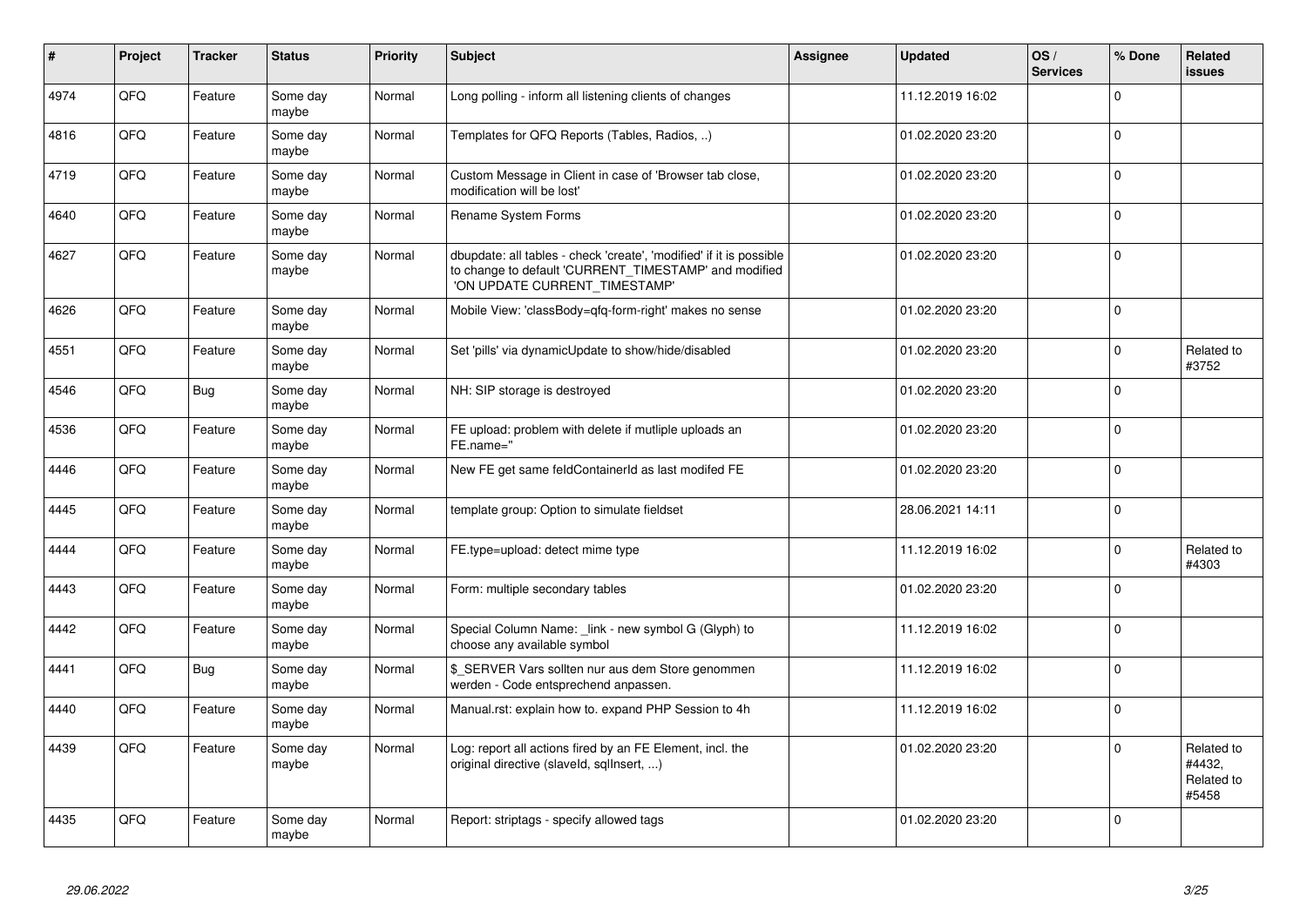| $\vert$ # | Project | <b>Tracker</b> | <b>Status</b>     | Priority | <b>Subject</b>                                                                                                                                           | Assignee | <b>Updated</b>   | OS/<br><b>Services</b> | % Done      | Related<br><b>issues</b>                    |
|-----------|---------|----------------|-------------------|----------|----------------------------------------------------------------------------------------------------------------------------------------------------------|----------|------------------|------------------------|-------------|---------------------------------------------|
| 4433      | QFQ     | Feature        | Some day<br>maybe | Normal   | Log when SIP will be destroyed by QFQ for any (security)<br>reason                                                                                       |          | 01.02.2020 23:20 |                        | $\Omega$    | Related to<br>#4432.<br>Related to<br>#5458 |
| 4138      | QFQ     | <b>Bug</b>     | Some day<br>maybe | Normal   | style fehlt                                                                                                                                              |          | 11.12.2019 16:03 |                        | $\Omega$    |                                             |
| 4122      | QFQ     | <b>Bug</b>     | Some day<br>maybe | Normal   | file: Render Mode hat keinen Effekt                                                                                                                      |          | 11.12.2019 16:03 |                        | $\Omega$    |                                             |
| 4027      | QFQ     | Feature        | Some day<br>maybe | Normal   | Missing: orange 'check' / 'bullet'                                                                                                                       |          | 11.12.2019 16:03 |                        | $\Omega$    |                                             |
| 3880      | QFQ     | Feature        | Some day<br>maybe | Normal   | Form 'Form': anlegen einer Tabelle                                                                                                                       |          | 14.01.2021 10:12 |                        | $\mathbf 0$ |                                             |
| 3879      | QFQ     | Feature        | Some day<br>maybe | Normal   | Form 'FormElement': Beim Feld 'name' rechts in der Notiz<br>einen Link einblenden - a) aktuelle Definition anzeigen, b)<br>Spalte in der Tabelle anlegen |          | 11.12.2019 16:03 |                        | $\mathbf 0$ |                                             |
| 3878      | QFQ     | Feature        | Some day<br>maybe | Normal   | Form 'FormElement': Spalte 'name' typeAhead mit<br>Spaltennamen der Primarytable.                                                                        |          | 11.12.2019 16:03 |                        | $\Omega$    |                                             |
| 3646      | QFQ     | Feature        | Some day<br>maybe | Normal   | Moeglichkeit HTML Tags in Reports auszugeben (zu<br>enkodieren: htmlspecialchars)                                                                        |          | 11.12.2019 16:02 |                        | $\Omega$    | Related to<br>#14320                        |
| 3617      | QFQ     | Feature        | Some day<br>maybe | Normal   | Load javascripts at bottom                                                                                                                               |          | 11.12.2019 16:02 |                        | $\mathbf 0$ |                                             |
| 3567      | QFQ     | Feature        | Some day<br>maybe | Low      | 'Save', 'Close', 'New' als FormElement                                                                                                                   |          | 11.12.2019 16:02 |                        | $\mathbf 0$ |                                             |
| 3495      | QFQ     | Feature        | Some day<br>maybe | Normal   | Predifined Parameter werden nicht in '+' (add new record)<br>SIP gerendert.                                                                              |          | 11.12.2019 16:02 |                        | $\mathbf 0$ |                                             |
| 2950      | QFQ     | Feature        | Some day<br>maybe | Normal   | Inhalt QFQ Records als File                                                                                                                              |          | 11.12.2019 16:03 |                        | $\Omega$    |                                             |
| 1623      | QFQ     | Feature        | Some day<br>maybe | Normal   | RealURL                                                                                                                                                  |          | 11.12.2019 16:03 |                        | 30          |                                             |
| 1510      | QFQ     | Feature        | Some day<br>maybe | Normal   | jquery von google laden, falls das nicht geht lokal                                                                                                      |          | 11.12.2019 16:03 |                        | $\Omega$    |                                             |
| 1253      | QFQ     | Feature        | Some day<br>maybe | Normal   | QF: Colorpicker                                                                                                                                          |          | 11.12.2019 16:03 |                        | $\Omega$    |                                             |
| 1251      | QFQ     | Feature        | Some day<br>maybe | Normal   | QF: Combo                                                                                                                                                |          | 11.12.2019 16:03 |                        | $\mathbf 0$ |                                             |
| 1234      | QFQ     | Feature        | Some day<br>maybe | Normal   | QF: Record numbering: Im Grid soll in Spalte 1 optional die<br>laufende Nummer der Records angezeigt werden.                                             |          | 01.02.2020 23:20 |                        | $\mathbf 0$ |                                             |
| 955       | QFQ     | Feature        | Some day<br>maybe | Normal   | QF: Notizen vor/nach dem Form                                                                                                                            |          | 01.02.2020 23:20 |                        | $\Omega$    |                                             |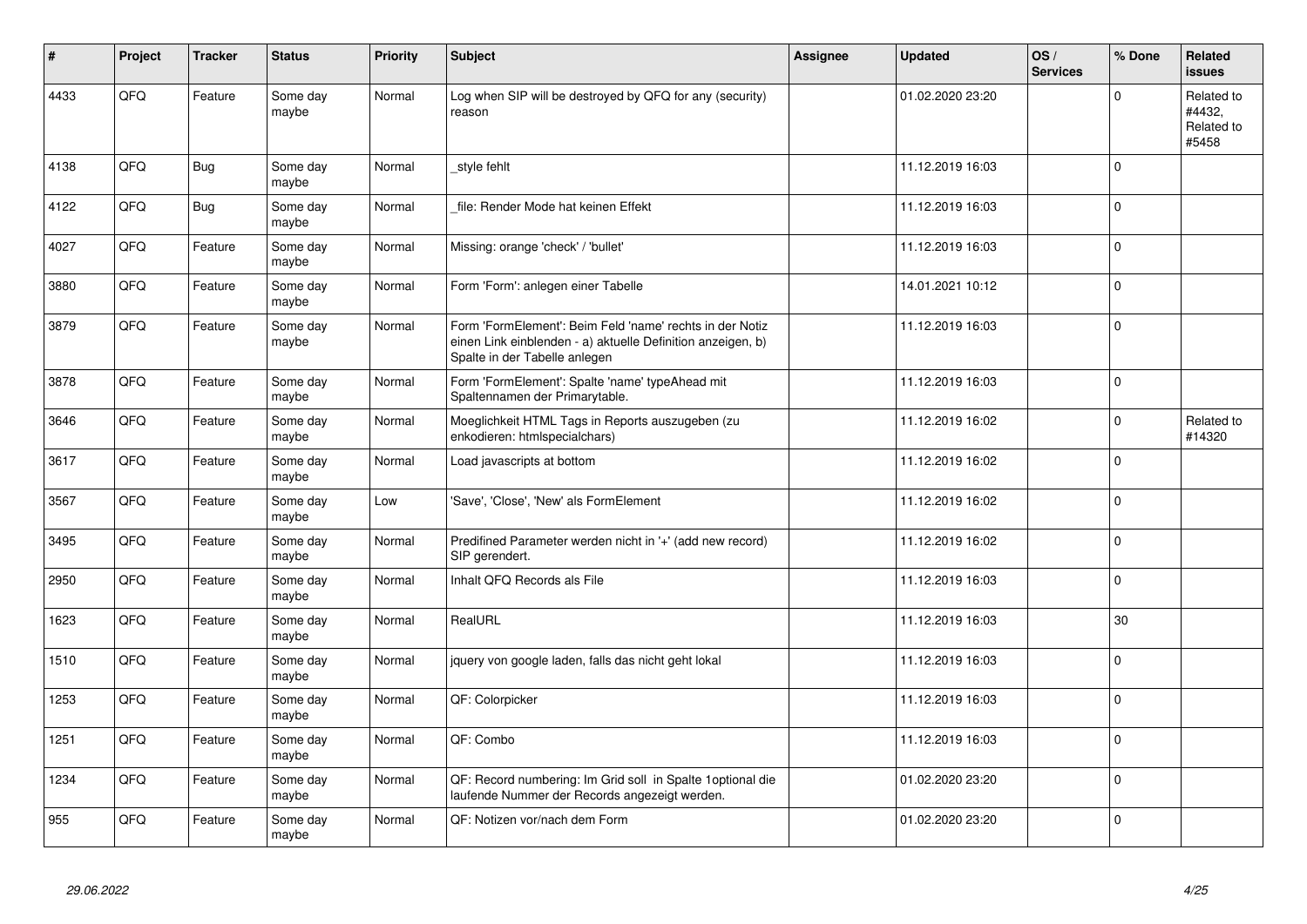| $\sharp$ | Project | <b>Tracker</b> | <b>Status</b>     | <b>Priority</b> | Subject                                                                                                                                                  | Assignee      | <b>Updated</b>   | OS/<br><b>Services</b> | % Done      | Related<br><b>issues</b>                                               |
|----------|---------|----------------|-------------------|-----------------|----------------------------------------------------------------------------------------------------------------------------------------------------------|---------------|------------------|------------------------|-------------|------------------------------------------------------------------------|
| 880      | QFQ     | Feature        | Some day<br>maybe | Urgent          | Security: PHP, SQL Injection, XSS                                                                                                                        |               | 03.05.2021 21:14 |                        | $\mathbf 0$ | Related to<br>#14320                                                   |
| 9130     | QFQ     | Feature        | Some day<br>maybe | Normal          | tablesorter: Automatic Row numbering / Zeilenummer                                                                                                       | Benjamin Baer | 01.02.2020 23:22 |                        | $\mathbf 0$ |                                                                        |
| 8522     | QFQ     | Feature        | Some day<br>maybe | Normal          | build QFQ - npm warnings                                                                                                                                 | Benjamin Baer | 01.02.2020 23:19 |                        | 50          |                                                                        |
| 7732     | QFQ     | Feature        | Some day<br>maybe | Normal          | Javascript: Lazy Loading der add on libs                                                                                                                 | Benjamin Baer | 08.06.2022 10:38 |                        | $\mathbf 0$ | Related to<br>#12611,<br>Related to<br>#12490,<br>Related to<br>#10013 |
| 6972     | QFQ     | Feature        | Some day<br>maybe | Normal          | Fabric Clipboard / cross browser tab                                                                                                                     | Benjamin Baer | 01.02.2020 23:21 |                        | $\mathbf 0$ |                                                                        |
| 6970     | QFQ     | Feature        | Some day<br>maybe | Normal          | tablesorter: default fuer 'sortReset' aendern von 'Ctrl' zu 'Alt'                                                                                        | Benjamin Baer | 01.02.2020 23:21 |                        | $\mathbf 0$ |                                                                        |
| 5389     | QFQ     | Feature        | Some day<br>maybe | Normal          | QFQ Design: Multline label / note                                                                                                                        | Benjamin Baer | 01.02.2020 23:19 |                        | $\mathbf 0$ |                                                                        |
| 5024     | QFQ     | Feature        | Some day<br>maybe | Normal          | Fabric: Generate PDF with edits                                                                                                                          | Benjamin Baer | 01.02.2020 23:20 |                        | $\mathbf 0$ | Related to<br>#10704                                                   |
| 4454     | QFQ     | <b>Bug</b>     | Some day<br>maybe | Normal          | Required Elements: multiple elements in a row - whole row<br>marked if only one input is empty.                                                          | Benjamin Baer | 01.02.2020 23:20 |                        | $\mathbf 0$ |                                                                        |
| 4420     | QFQ     | Feature        | Some day<br>maybe | Normal          | Client: Local Storage - store the changes of a form, local in<br>the browser.                                                                            | Benjamin Baer | 11.12.2019 16:02 |                        | $\mathbf 0$ |                                                                        |
| 4398     | QFQ     | <b>Bug</b>     | Some day<br>maybe | Normal          | Typeahead: mouse click in a prefilled input opens a single<br>item dropdown with the current value - click on it seems to<br>set the value, not the key. | Benjamin Baer | 01.02.2020 23:20 |                        | $\mathbf 0$ | Related to<br>#4457                                                    |
| 3692     | QFQ     | Feature        | Some day<br>maybe | Normal          | QFQ Webseite                                                                                                                                             | Benjamin Baer | 11.12.2019 16:02 |                        | $\mathbf 0$ | Related to<br>#5033                                                    |
| 3415     | QFQ     | Feature        | Some day<br>maybe | Normal          | FE Login Box Templatefile                                                                                                                                | Benjamin Baer | 11.12.2019 16:02 |                        | $\mathbf 0$ |                                                                        |
| 2063     | QFQ     | Bug            | Some day<br>maybe | Normal          | Pills auf 'inaktiv' setzen falls keine Element auf dem Pill<br>sichtbar sind.                                                                            | Benjamin Baer | 11.12.2019 16:03 |                        | $\mathbf 0$ | Related to<br>#3752                                                    |
| 12611    | QFQ     | Feature        | Some day<br>maybe | Normal          | Refactoring: Bootstrap with Lazy Loading                                                                                                                 | Carsten Rose  | 08.06.2022 10:37 |                        | $\mathbf 0$ | Related to<br>#12490,<br>Related to<br>#10013,<br>Related to<br>#7732  |
| 12337    | QFQ     | Feature        | Some day<br>maybe | Normal          | Database.php: better caching                                                                                                                             | Carsten Rose  | 16.09.2021 15:10 |                        | $\mathbf 0$ |                                                                        |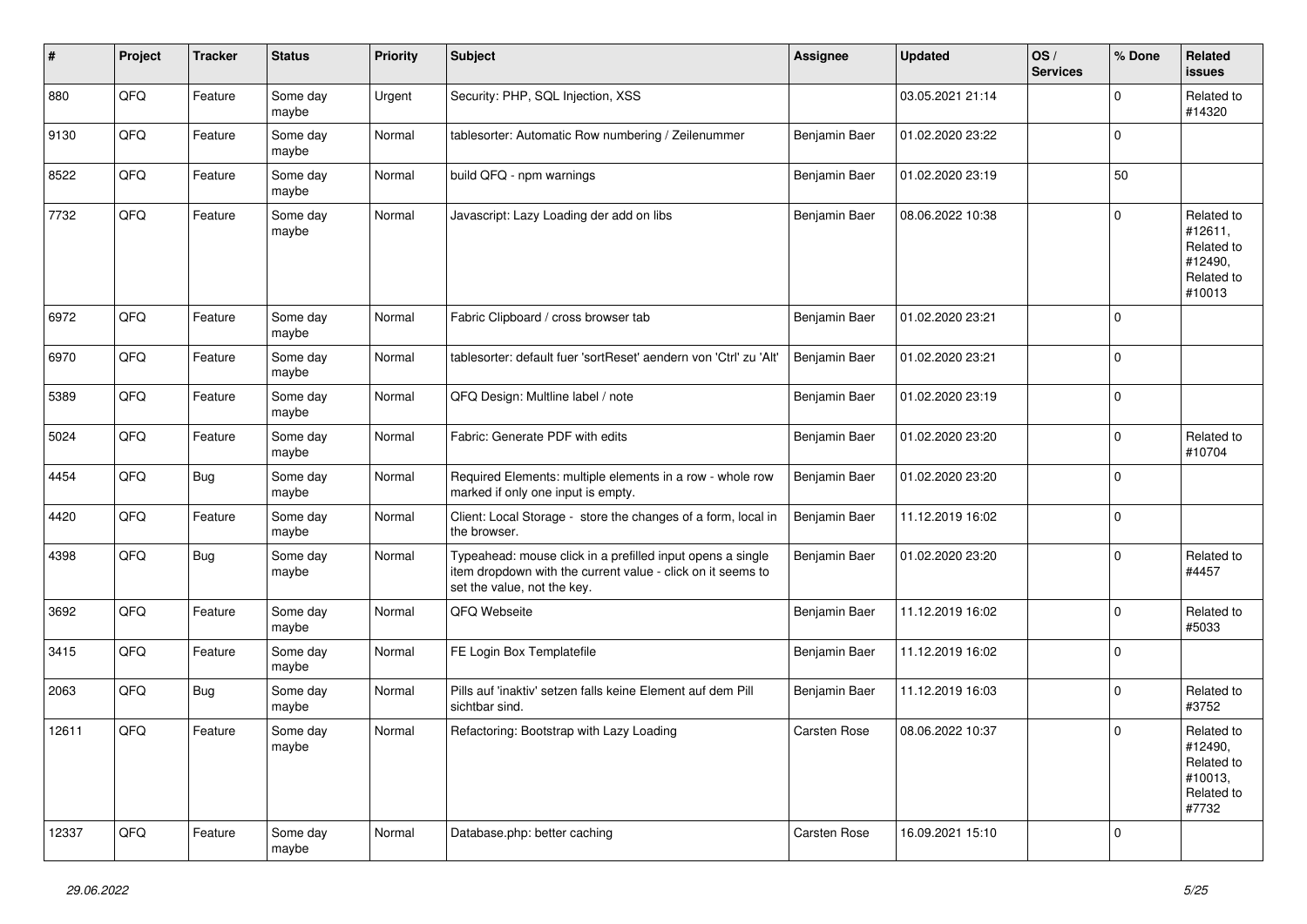| #     | Project | <b>Tracker</b> | <b>Status</b>     | <b>Priority</b> | <b>Subject</b>                                                          | <b>Assignee</b>     | <b>Updated</b>   | OS/<br><b>Services</b> | % Done       | Related<br>issues                                                     |
|-------|---------|----------------|-------------------|-----------------|-------------------------------------------------------------------------|---------------------|------------------|------------------------|--------------|-----------------------------------------------------------------------|
| 12315 | QFQ     | Feature        | Some day<br>maybe | Normal          | Form History (Diffs) / Backups                                          | Carsten Rose        | 16.09.2021 15:10 |                        | $\Omega$     |                                                                       |
| 11323 | QFQ     | Feature        | Some dav<br>maybe | Normal          | Report Frontend Editor Modal + Codemirror                               | Carsten Rose        | 16.09.2021 15:10 |                        | $\Omega$     | Related to<br>#11036                                                  |
| 11322 | QFQ     | Feature        | Some day<br>maybe | Normal          | Form Element JSON - (multiline parameter field)                         | Carsten Rose        | 16.09.2021 15:10 |                        | $\Omega$     |                                                                       |
| 11217 | QFQ     | Feature        | Some day<br>maybe | Normal          | <b>Extend Script Functionality</b>                                      | Carsten Rose        | 16.09.2021 15:10 |                        | $\Omega$     |                                                                       |
| 11036 | QFQ     | Feature        | Some day<br>maybe | Normal          | inline report editor permissions                                        | Carsten Rose        | 16.09.2021 15:09 |                        | $\mathbf 0$  | Related to<br>#11323                                                  |
| 10745 | QFQ     | Feature        | Some day<br>maybe | Normal          | <b>Tablesorter Excel Export</b>                                         | <b>Carsten Rose</b> | 16.09.2021 15:09 |                        | $\mathbf{0}$ |                                                                       |
| 10716 | QFQ     | Feature        | Some day<br>maybe | Normal          | Business Logic mit Externen Skripten                                    | <b>Carsten Rose</b> | 16.09.2021 15:10 |                        | $\Omega$     | Related to<br>#10713,<br>Related to<br>#8217                          |
| 10116 | QFQ     | Feature        | Some day<br>maybe | Normal          | TypeAhead: Tag - show inside 'input' element                            | <b>Carsten Rose</b> | 16.09.2021 15:09 |                        | $\Omega$     |                                                                       |
| 10095 | QFQ     | Feature        | Some day<br>maybe | Normal          | Generic Gitlab Integration into QFQ                                     | Carsten Rose        | 16.09.2021 15:10 |                        | $\Omega$     |                                                                       |
| 10013 | QFQ     | Feature        | Some day<br>maybe | Normal          | FE.typ=editor: CodeMirror                                               | <b>Carsten Rose</b> | 08.06.2022 10:37 |                        | $\Omega$     | Related to<br>#12611,<br>Related to<br>#12490,<br>Related to<br>#7732 |
| 9704  | QFQ     | Feature        | Some day<br>maybe | Normal          | Thumbnails Generieren beim Splitten von PDF Files                       | <b>Carsten Rose</b> | 11.12.2019 16:01 |                        | $\mathbf 0$  |                                                                       |
| 9669  | QFQ     | <b>Bug</b>     | Some day<br>maybe | Normal          | Checkbox / Template Group: radio/checkbox visible broken<br>after 'add' | Carsten Rose        | 16.06.2021 13:47 |                        | $\Omega$     | Related to<br>#8091                                                   |
| 9579  | QFQ     | Feature        | Some day<br>maybe | Normal          | Multiform with Process Row                                              | <b>Carsten Rose</b> | 11.12.2019 16:01 |                        | $\mathbf 0$  |                                                                       |
| 9281  | QFQ     | <b>Bug</b>     | Some day<br>maybe | Normal          | Allow STRICT_TRANS_TABLES                                               | <b>Carsten Rose</b> | 02.01.2021 18:43 |                        | 0            |                                                                       |
| 8894  | QFQ     | Feature        | Some day<br>maybe | Normal          | Documentation Tags Usable in QFQ Application                            | Carsten Rose        | 11.12.2019 16:01 |                        | $\Omega$     |                                                                       |
| 8892  | QFQ     | Feature        | Some day<br>maybe | Normal          | Display and Edit SQL Comments in Form Editor                            | Carsten Rose        | 11.12.2019 16:01 |                        | $\Omega$     |                                                                       |
| 8586  | QFQ     | Feature        | Some day<br>maybe | Normal          | QFQ: Enhance Error message for 'record not found'                       | <b>Carsten Rose</b> | 16.09.2021 15:10 |                        | $\Omega$     |                                                                       |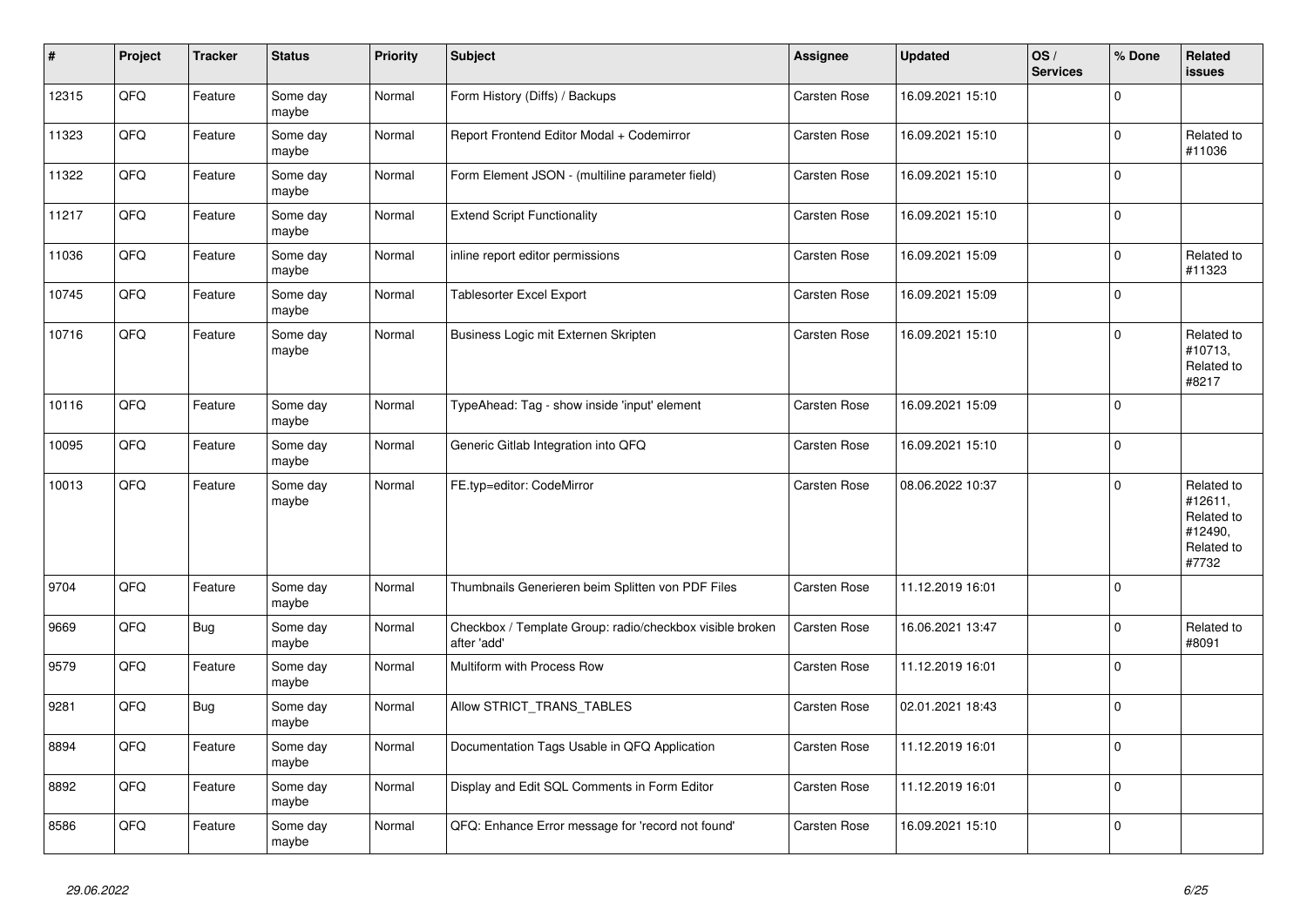| ∦    | Project | <b>Tracker</b> | <b>Status</b>     | <b>Priority</b> | <b>Subject</b>                                                                                 | Assignee            | <b>Updated</b>   | OS/<br><b>Services</b> | % Done      | Related<br>issues                           |
|------|---------|----------------|-------------------|-----------------|------------------------------------------------------------------------------------------------|---------------------|------------------|------------------------|-------------|---------------------------------------------|
| 8520 | QFQ     | Feature        | Some day<br>maybe | Normal          | Bring QFQ to Composer                                                                          | Carsten Rose        | 16.09.2021 15:10 |                        | $\mathbf 0$ |                                             |
| 8106 | QFQ     | <b>Bug</b>     | Some day<br>maybe | Normal          | Dynamic Update: Feld kann nicht auf empty zurückgesetzt<br>werden                              | <b>Carsten Rose</b> | 11.12.2019 16:01 |                        | $\mathbf 0$ |                                             |
| 8101 | QFQ     | Feature        | Some day<br>maybe | Normal          | Password hash: support further hashing methods                                                 | Carsten Rose        | 16.09.2021 15:10 |                        | $\mathbf 0$ |                                             |
| 7456 | QFQ     | <b>Bug</b>     | Some day<br>maybe | Low             | Todos in Code: solve or make ticket                                                            | Carsten Rose        | 16.09.2021 15:10 |                        | $\mathbf 0$ |                                             |
| 7453 | QFQ     | Feature        | Some day<br>maybe | Normal          | import / export forms QFQ                                                                      | <b>Carsten Rose</b> | 16.09.2021 15:10 |                        | $\mathbf 0$ |                                             |
| 7452 | QFQ     | Feature        | Some day<br>maybe | Normal          | automate deployment new QFQ version                                                            | Carsten Rose        | 16.09.2021 15:10 |                        | $\mathbf 0$ |                                             |
| 7336 | QFQ     | Feature        | Some day<br>maybe | Normal          | PDF Upload: disallow PDFs with specific Meta information                                       | Carsten Rose        | 11.12.2019 16:01 |                        | $\mathbf 0$ |                                             |
| 7107 | QFQ     | Feature        | Some day<br>maybe | Normal          | Showcase Registration Tool: Anmeldung / Administration :<br>Liste Anmeldungen / Emaileinaldung | <b>Carsten Rose</b> | 11.12.2019 16:01 |                        | 0           |                                             |
| 6715 | QFQ     | Feature        | Some day<br>maybe | Normal          | Code-Refactoring: dbArray vereinheitlichen                                                     | <b>Carsten Rose</b> | 11.12.2019 16:02 |                        | $\mathbf 0$ |                                             |
| 5991 | QFQ     | <b>Bug</b>     | Some day<br>maybe | Normal          | URLs with ' ' or long parameter are problematic                                                | Carsten Rose        | 01.02.2020 23:19 |                        | $\mathbf 0$ |                                             |
| 5983 | QFQ     | Feature        | Some day<br>maybe | Normal          | Form Submit (save & update): normalize date/-time FE                                           | Carsten Rose        | 01.02.2020 23:19 |                        | $\mathbf 0$ |                                             |
| 5852 | QFQ     | Feature        | Some day<br>maybe | Normal          | Logging: mail.log / sql.log - im FE anzeigen und via AJAX<br>aktualisieren                     | <b>Carsten Rose</b> | 01.02.2020 23:19 |                        | $\mathbf 0$ | Related to<br>#5885                         |
| 5768 | QFQ     | Bug            | Some day<br>maybe | Normal          | '{{pageLanguage:T}}' missing if QFQ is called via api                                          | <b>Carsten Rose</b> | 01.02.2020 23:19 |                        | $\Omega$    |                                             |
| 5706 | QFQ     | <b>Bug</b>     | Some day<br>maybe | Normal          | upload: fileDestination needs to be sanatized                                                  | Carsten Rose        | 01.02.2020 23:19 |                        | $\mathbf 0$ |                                             |
| 5665 | QFQ     | Feature        | Some day<br>maybe | Normal          | Versuch das '{{!' nicht mehr noetig ist.                                                       | <b>Carsten Rose</b> | 01.02.2020 23:20 |                        | $\mathbf 0$ | Related to<br>#7432,<br>Related to<br>#7434 |
| 5579 | QFQ     | Feature        | Some day<br>maybe | Normal          | Enhance Doc / Presentation: variable type 'link column type'                                   | <b>Carsten Rose</b> | 01.02.2020 23:19 |                        | $\Omega$    |                                             |
| 5557 | QFQ     | Bug            | Some day<br>maybe | Normal          | Form load: STORE_RECORD filled, but should be empty                                            | Carsten Rose        | 01.02.2020 23:19 |                        | $\mathbf 0$ |                                             |
| 5548 | QFQ     | Feature        | Some day<br>maybe | Normal          | 801 Textfiles/Scriptfiles als Thumbnail                                                        | Carsten Rose        | 07.03.2022 16:26 |                        | $\mathbf 0$ |                                             |
| 5480 | QFQ     | Feature        | Some day<br>maybe | Normal          | QFQ: Dokumentation mit Screenshots versehen                                                    | Carsten Rose        | 01.02.2020 23:20 |                        | 0           | Related to<br>#9879                         |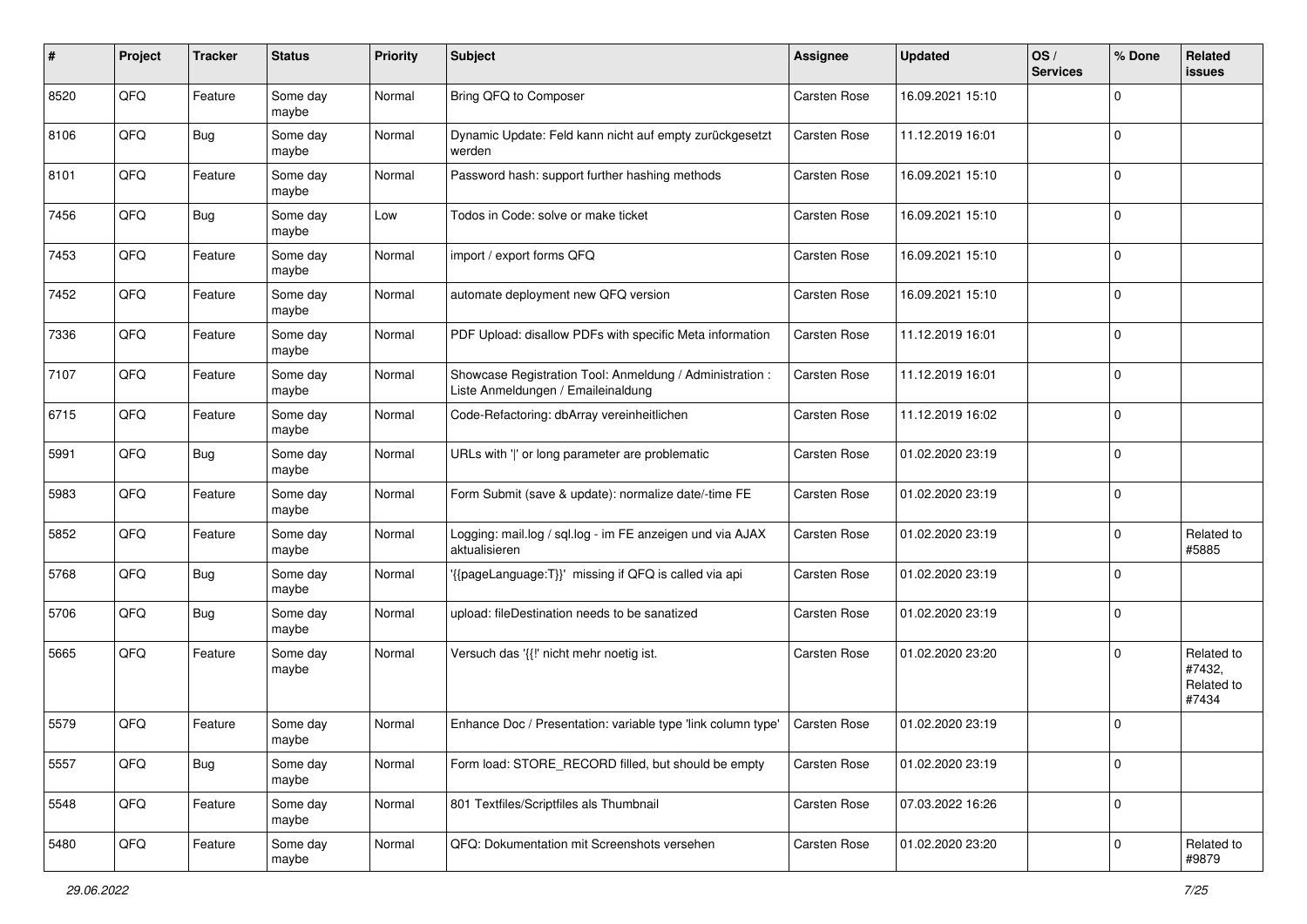| #    | Project | <b>Tracker</b> | <b>Status</b>     | <b>Priority</b> | <b>Subject</b>                                                                                                       | <b>Assignee</b>     | <b>Updated</b>   | OS/<br><b>Services</b> | % Done       | Related<br>issues                              |
|------|---------|----------------|-------------------|-----------------|----------------------------------------------------------------------------------------------------------------------|---------------------|------------------|------------------------|--------------|------------------------------------------------|
| 5428 | QFQ     | Feature        | Some day<br>maybe | Normal          | secure thumbnail: late render on access.                                                                             | <b>Carsten Rose</b> | 01.02.2020 23:20 |                        | $\Omega$     |                                                |
| 5132 | QFQ     | Feature        | Some day<br>maybe | Normal          | Error Message sendmail missing attachment: more details                                                              | <b>Carsten Rose</b> | 01.02.2020 23:19 |                        | $\mathbf 0$  |                                                |
| 5021 | QFQ     | <b>Bug</b>     | Some day<br>maybe | Normal          | FE.typ=extra - during save displays error 'datum2' already<br>filled in STORE_SIP - the value is stored nevertheless | <b>Carsten Rose</b> | 01.02.2020 23:19 |                        | $\Omega$     | Related to<br>#3875                            |
| 4956 | QFQ     | Feature        | Some day<br>maybe | Normal          | Sendmail: Benutzerdefinierte Headers                                                                                 | <b>Carsten Rose</b> | 11.12.2019 16:02 |                        | $\mathbf 0$  |                                                |
| 4872 | QFQ     | Feature        | Some day<br>maybe | Normal          | Fields of Typo3 page available in STORE_TYPO3                                                                        | <b>Carsten Rose</b> | 01.02.2020 23:19 |                        | $\mathbf 0$  |                                                |
| 4869 | QFQ     | Feature        | Some day<br>maybe | Normal          | Dynamic Update (show, hide, readonly?, required?) for<br><b>Template Group Elements</b>                              | Carsten Rose        | 01.02.2020 23:19 |                        | $\mathbf{0}$ | Related to<br>#4865                            |
| 4839 | QFQ     | Feature        | Some day<br>maybe | Normal          | qfq-handle in <head> Abschnitt</head>                                                                                | Carsten Rose        | 11.12.2019 16:02 |                        | $\mathbf{0}$ |                                                |
| 4771 | QFQ     | Bug            | Some day<br>maybe | Normal          | qfq: select-down-values empty after save (edit-form for<br>program administrators)                                   | <b>Carsten Rose</b> | 01.02.2020 23:20 |                        | $\Omega$     | Related to<br>#4549, Has<br>duplicate<br>#4282 |
| 4757 | QFQ     | Feature        | Some day<br>maybe | Normal          | Test subrecord: download links ok? Links ok?                                                                         | <b>Carsten Rose</b> | 01.02.2020 23:20 |                        | $\Omega$     |                                                |
| 4659 | QFQ     | Bug            | Some day<br>maybe | Normal          | infoButtonExtra                                                                                                      | <b>Carsten Rose</b> | 01.02.2020 23:20 |                        | $\mathbf 0$  |                                                |
| 4652 | QFQ     | Feature        | Some day<br>maybe | Normal          | UZH CD: Weiterleitung auf benutzerdefinierte 403/404 Seite                                                           | <b>Carsten Rose</b> | 01.02.2020 23:20 |                        | l 0          |                                                |
| 4651 | QFQ     | <b>Bug</b>     | Some day<br>maybe | Normal          | "Loading document" Modal wird angezeigt bei uzhcd type=2<br>Ansicht                                                  | <b>Carsten Rose</b> | 01.02.2020 23:20 |                        | $\Omega$     |                                                |
| 4650 | QFQ     | Feature        | Some day<br>maybe | Normal          | Convert html to doc/rtf                                                                                              | Carsten Rose        | 01.02.2020 23:20 |                        | $\mathbf 0$  | Related to<br>#10704                           |
| 4606 | QFQ     | Feature        | Some day<br>maybe | Normal          | link: qualifier to render bootstrap button                                                                           | <b>Carsten Rose</b> | 01.02.2020 23:19 |                        | $\mathbf{0}$ |                                                |
| 4583 | QFQ     | <b>Bug</b>     | Some day<br>maybe | Normal          | Dynamic Update bei TypeAhead Feldern                                                                                 | Carsten Rose        | 01.02.2020 23:19 |                        | $\mathbf 0$  |                                                |
| 4549 | QFQ     | <b>Bug</b>     | Some day<br>maybe | Normal          | TemplateGroups: FE.type SELECT loose selected value<br>after save                                                    | <b>Carsten Rose</b> | 01.02.2020 23:20 |                        | $\Omega$     | Related to<br>#4548,<br>Related to<br>#4771    |
| 4528 | QFQ     | <b>Bug</b>     | Some day<br>maybe | Normal          | extraButtonLock mit SQLAhead Bug                                                                                     | Carsten Rose        | 01.02.2020 23:19 |                        | 0            |                                                |
| 4365 | QFQ     | Feature        | Some day<br>maybe | Normal          | Multi Language: new way of config                                                                                    | Carsten Rose        | 01.02.2020 23:20 |                        | $\mathbf{0}$ |                                                |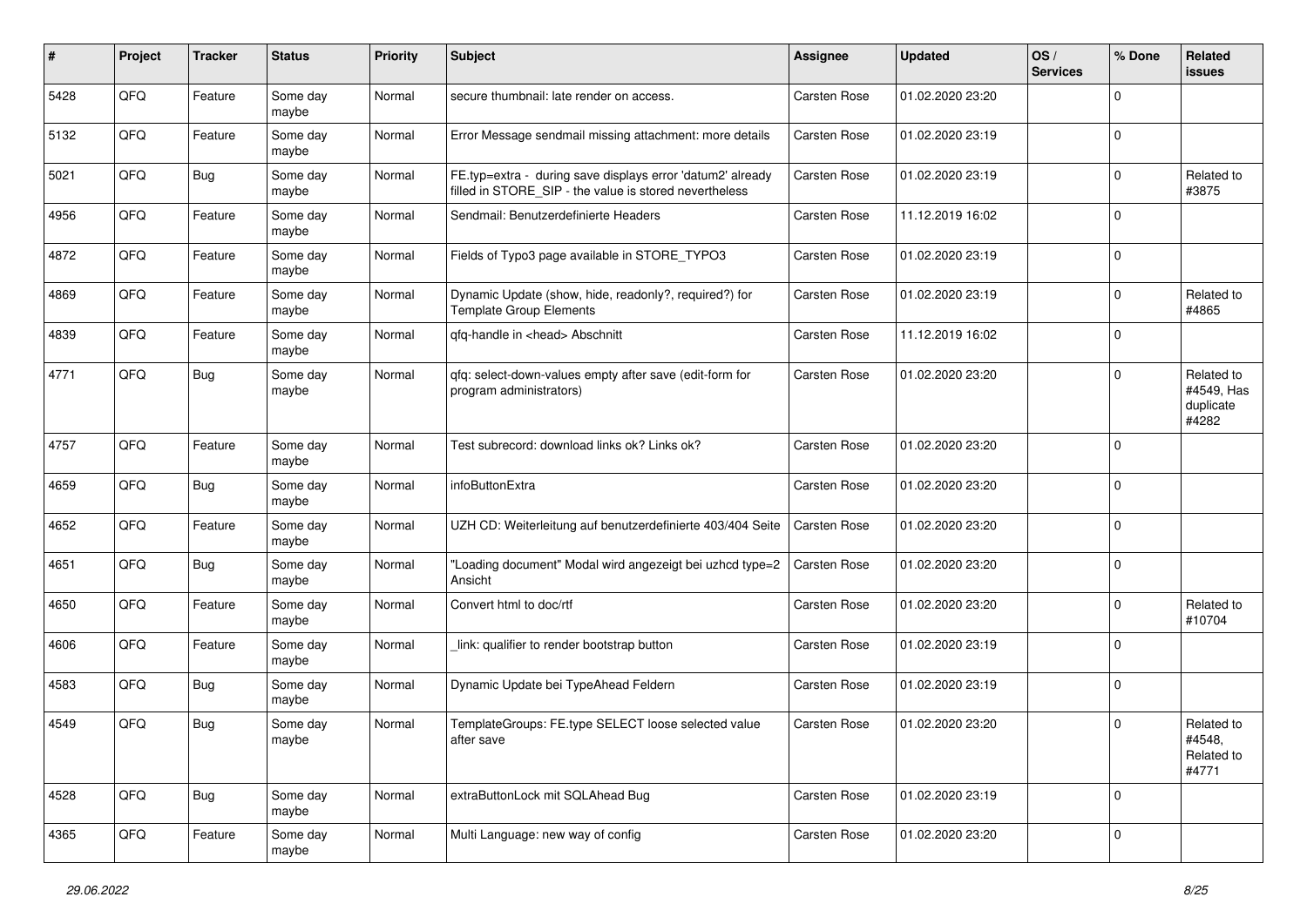| #    | Project | <b>Tracker</b> | <b>Status</b>     | <b>Priority</b> | <b>Subject</b>                                                                                                          | Assignee            | <b>Updated</b>   | OS/<br><b>Services</b> | % Done      | Related<br>issues                           |
|------|---------|----------------|-------------------|-----------------|-------------------------------------------------------------------------------------------------------------------------|---------------------|------------------|------------------------|-------------|---------------------------------------------|
| 4349 | QFQ     | Feature        | Some day<br>maybe | Normal          | link download: downloaded external URL to<br>deliver/concatenate - check mimetipe and handle it correctly               | Carsten Rose        | 11.12.2019 16:02 |                        | $\Omega$    |                                             |
| 4343 | QFQ     | Feature        | Some day<br>maybe | Normal          | Link: Classifier to add 'attributes'                                                                                    | <b>Carsten Rose</b> | 01.02.2020 23:20 |                        | $\mathbf 0$ | Related to<br>#14077                        |
| 4330 | QFQ     | Feature        | Some day<br>maybe | Normal          | Error Message: report missing {{ / }} in sqlUpdate, sqlInsert,<br>sqlDelete, sqlAfter, sqlBefore in FE action elements. | Carsten Rose        | 01.02.2020 23:20 |                        | $\Omega$    |                                             |
| 4328 | QFQ     | Bug            | Some day<br>maybe | Normal          | Error Message: Show FE name/number on problems in FE                                                                    | Carsten Rose        | 01.02.2020 23:20 |                        | $\mathbf 0$ |                                             |
| 4293 | QFQ     | <b>Bug</b>     | Some day<br>maybe | Normal          | Download broken if token 'd:' is missing - but no error<br>message                                                      | Carsten Rose        | 11.12.2019 16:03 |                        | $\mathbf 0$ | Related to<br>#7514                         |
| 4279 | QFQ     | <b>Bug</b>     | Some day<br>maybe | High            | config.linkVars lost                                                                                                    | Carsten Rose        | 03.05.2021 21:14 |                        | $\Omega$    |                                             |
| 4259 | QFQ     | Feature        | Some day<br>maybe | Normal          | Instant trigger a cron job                                                                                              | Carsten Rose        | 11.12.2019 16:03 |                        | $\Omega$    |                                             |
| 4258 | QFQ     | Feature        | Some day<br>maybe | High            | <b>System Defaults: Forms</b>                                                                                           | Carsten Rose        | 03.05.2021 21:14 |                        | $\mathbf 0$ |                                             |
| 4197 | QFQ     | Feature        | Some day<br>maybe | Normal          | Unit Test fuer JSON Stream von QuickFormQuery.php ><br>doForm()                                                         | Carsten Rose        | 11.12.2019 16:03 |                        | $\mathbf 0$ |                                             |
| 4092 | QFQ     | Bug            | Some day<br>maybe | Normal          | 1) Logging verbessern wann welches FE warum ausgefuehrt<br>wird, 2) Documentation: Best Practice Template Group         | <b>Carsten Rose</b> | 01.02.2020 23:19 |                        | 0           | Related to<br>#3504                         |
| 4026 | QFQ     | Feature        | Some day<br>maybe | Normal          | sglLog.sgl: log number of FE.id                                                                                         | Carsten Rose        | 11.12.2019 16:03 |                        | $\mathbf 0$ | Related to<br>#5458                         |
| 4018 | QFQ     | Feature        | Some day<br>maybe | Normal          | typeahead: solve problem with potential long query<br>parameter                                                         | Carsten Rose        | 11.12.2019 16:03 |                        | $\mathbf 0$ |                                             |
| 4008 | QFQ     | Bug            | Some day<br>maybe | Normal          | FormElemen.type=sendmail: wrong 'TO' if 'real<br>name <rea@mail.to>' is used</rea@mail.to>                              | Carsten Rose        | 11.12.2019 16:03 |                        | $\Omega$    |                                             |
| 3991 | QFQ     | Feature        | Some day<br>maybe | Normal          | report: Columnname '_skipWrap' skips 'fbeg', 'fend'                                                                     | Carsten Rose        | 11.12.2019 16:03 |                        | $\mathbf 0$ |                                             |
| 3990 | QFQ     | Feature        | Some day<br>maybe | High            | custom class definition: add space automatically                                                                        | Carsten Rose        | 03.05.2021 21:14 |                        | $\mathbf 0$ |                                             |
| 3967 | QFQ     | Feature        | Some day<br>maybe | High            | Report: Checkbox, Radio, Dropdown, Input welches ohne<br>Submit funktioniert - 'Inline-Form'                            | Carsten Rose        | 03.05.2021 21:14 |                        | l 0         |                                             |
| 3947 | QFQ     | Feature        | Some day<br>maybe | Normal          | Attack detectect: logout current user                                                                                   | <b>Carsten Rose</b> | 11.12.2019 16:03 |                        | 0 I         | Related to<br>#5458,<br>Related to<br>#6299 |
| 3942 | QFQ     | Feature        | Some day<br>maybe | Normal          | Action Elemente: neu generierte IDs via FE weitergeben                                                                  | <b>Carsten Rose</b> | 11.12.2019 16:03 |                        | $\mathbf 0$ | Related to<br>#3941                         |
| 3941 | QFQ     | Feature        | Some day<br>maybe | Normal          | sqlAfter: es sollten mehrere moeglich sein                                                                              | Carsten Rose        | 11.12.2019 16:03 |                        | $\mathbf 0$ | Related to<br>#3942                         |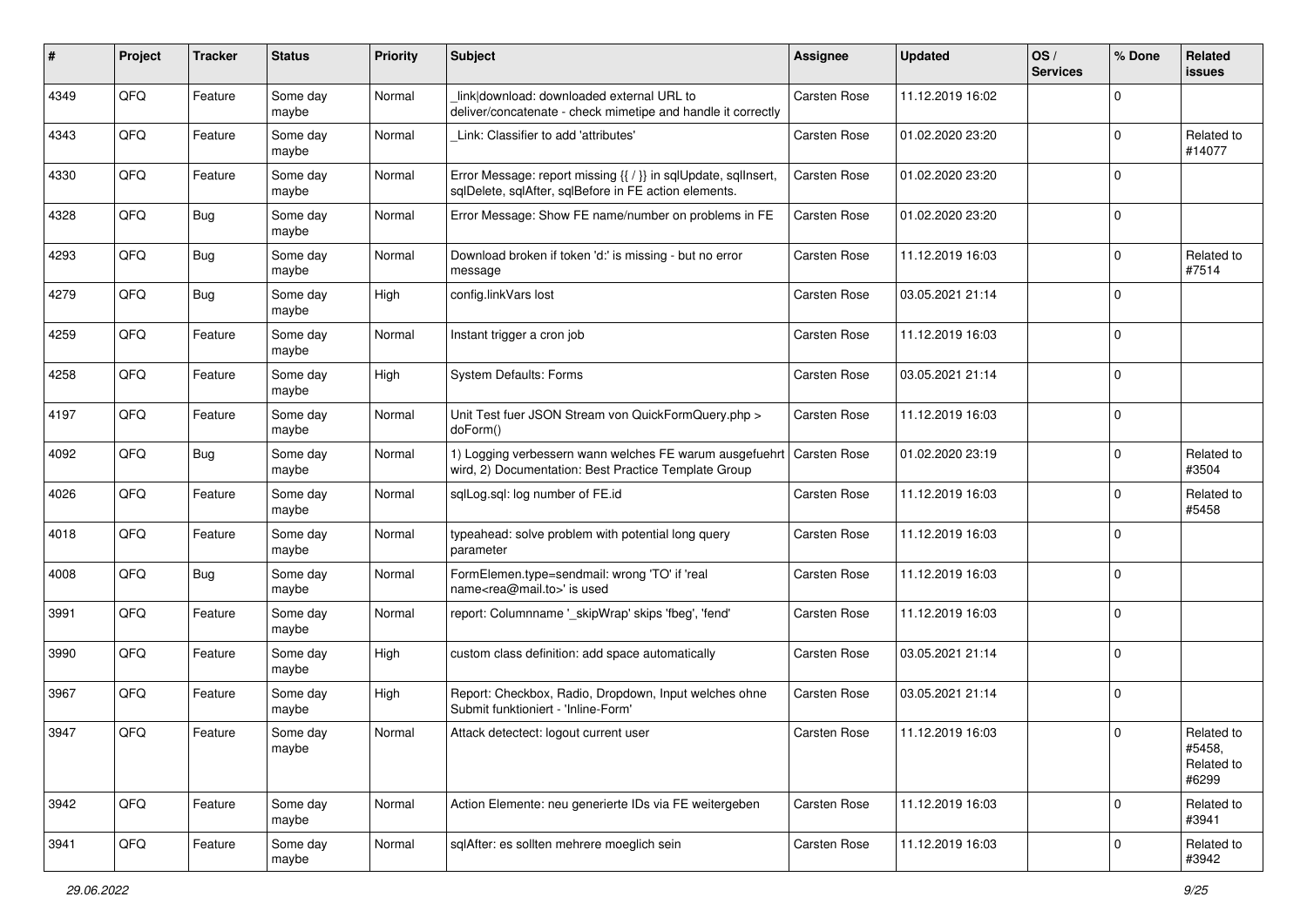| $\#$ | Project | <b>Tracker</b> | <b>Status</b>     | <b>Priority</b> | Subject                                                                                                                                      | Assignee            | <b>Updated</b>   | OS/<br><b>Services</b> | % Done       | Related<br>issues    |
|------|---------|----------------|-------------------|-----------------|----------------------------------------------------------------------------------------------------------------------------------------------|---------------------|------------------|------------------------|--------------|----------------------|
| 3905 | QFQ     | Feature        | Some day<br>maybe | Normal          | Documentation: Best Practice anhand eines Online<br>Bewerbungstools                                                                          | Carsten Rose        | 11.12.2019 16:03 |                        | $\Omega$     |                      |
| 3900 | QFQ     | Feature        | Some day<br>maybe | Normal          | Extend documentation of 'Copy / Paste'                                                                                                       | <b>Carsten Rose</b> | 11.12.2019 16:03 |                        | 0            | Related to<br>#3899  |
| 3895 | QFQ     | Bug            | Some day<br>maybe | Normal          | typeahead pedantic: on lehrkredit Idap webpass - if only one<br>person is in dropdown, such person can't be selected                         | <b>Carsten Rose</b> | 11.12.2019 16:03 |                        | $\Omega$     |                      |
| 3882 | QFQ     | <b>Bug</b>     | Some day<br>maybe | Normal          | templateGroup: disable 'add' if limit is reached - funktioniert<br>nicht wenn bereits records existierten                                    | <b>Carsten Rose</b> | 11.12.2019 16:03 |                        | $\mathbf 0$  |                      |
| 3877 | QFQ     | Feature        | Some day<br>maybe | Normal          | FormEditor: die Felder die aktuell nicht gebraucht werden<br>nur auf readonly/disabled setzen (nicht ausblenden > das<br>irritiert.          | <b>Carsten Rose</b> | 11.12.2019 16:03 |                        | $\mathbf 0$  |                      |
| 3848 | QFQ     | Feature        | Some day<br>maybe | High            | Antivirus check fuer Upload files in qfq?                                                                                                    | Carsten Rose        | 03.05.2021 21:14 |                        | $\mathbf 0$  | Related to<br>#4131  |
| 3811 | QFQ     | <b>Bug</b>     | Some day<br>maybe | Normal          | Dynamic Update: extraButtonInfo - Text aktualisieren                                                                                         | Carsten Rose        | 11.12.2019 16:03 |                        | $\mathbf 0$  | Related to<br>#11517 |
| 3750 | QFQ     | <b>Bug</b>     | Some day<br>maybe | Normal          | FE in a row: if one violates check, all are red                                                                                              | Carsten Rose        | 11.12.2019 16:03 |                        | $\Omega$     |                      |
| 3708 | QFQ     | Feature        | Some day<br>maybe | Normal          | Form: input - 'specialchars', 'none'  gewisse tags<br>erlauben, andere verbieten                                                             | Carsten Rose        | 11.12.2019 16:02 |                        | $\mathbf 0$  | Related to<br>#14320 |
| 3682 | QFQ     | Bug            | Some day<br>maybe | Normal          | Dynamic update: Radio buttons                                                                                                                | Carsten Rose        | 11.12.2019 16:02 |                        | $\mathbf 0$  |                      |
| 3677 | QFQ     | Feature        | Some day<br>maybe | Normal          | wkhtmltopdf: FE User access prohibited, if client IP changes<br>\$TYPO3_CONF_VARS[FE][lockIP]                                                | <b>Carsten Rose</b> | 11.12.2019 16:02 |                        | $\Omega$     |                      |
| 3666 | QFQ     | Feature        | Some day<br>maybe | Normal          | a) Performance Messung: mysql_real_escape_string() im<br>Vergleich zu str_replace(), b) doppeltes Aufrufen von<br>mysql_real_escape_string() | <b>Carsten Rose</b> | 11.12.2019 16:02 |                        | $\Omega$     |                      |
| 3588 | QFQ     | Bug            | Some day<br>maybe | Normal          | templateGroup: versteckte Elemente werden weiterhin<br>gespeichert.                                                                          | <b>Carsten Rose</b> | 11.12.2019 16:02 |                        | $\Omega$     |                      |
| 3570 | QFQ     | <b>Bug</b>     | Some day<br>maybe | High            | Formular mit prmitnew permitEdit=Always wird nicht<br>aufgerufen (ist leer)                                                                  | Carsten Rose        | 03.05.2021 21:14 |                        | $\Omega$     |                      |
| 3537 | QFQ     | Feature        | Some day<br>maybe | Low             | SHOW COLUMNS FROM tableName - Extend '{{!'<br>definition                                                                                     | Carsten Rose        | 11.12.2019 16:02 |                        | $\mathbf{0}$ |                      |
| 3458 | QFQ     | Feature        | Some day<br>maybe | Normal          | Display 'Edit Form Element'-Checkbox on form: should<br>depend on FE Group                                                                   | Carsten Rose        | 11.12.2019 16:02 |                        | $\Omega$     | Related to<br>#3447  |
| 3457 | QFQ     | Feature        | Some day<br>maybe | Normal          | LDAP: concat multi values to one single entry                                                                                                | Carsten Rose        | 11.12.2019 16:02 |                        | 0            |                      |
| 3402 | QFQ     | Feature        | Some day<br>maybe | Normal          | Syntax Highlighting via CodeMirror                                                                                                           | Carsten Rose        | 11.12.2019 16:02 |                        | 100          | Related to<br>#3207  |
| 3385 | QFQ     | Feature        | Some day<br>maybe | Normal          | templateGroup: insert/update/delete non primary records                                                                                      | Carsten Rose        | 11.12.2019 16:02 |                        | 0            |                      |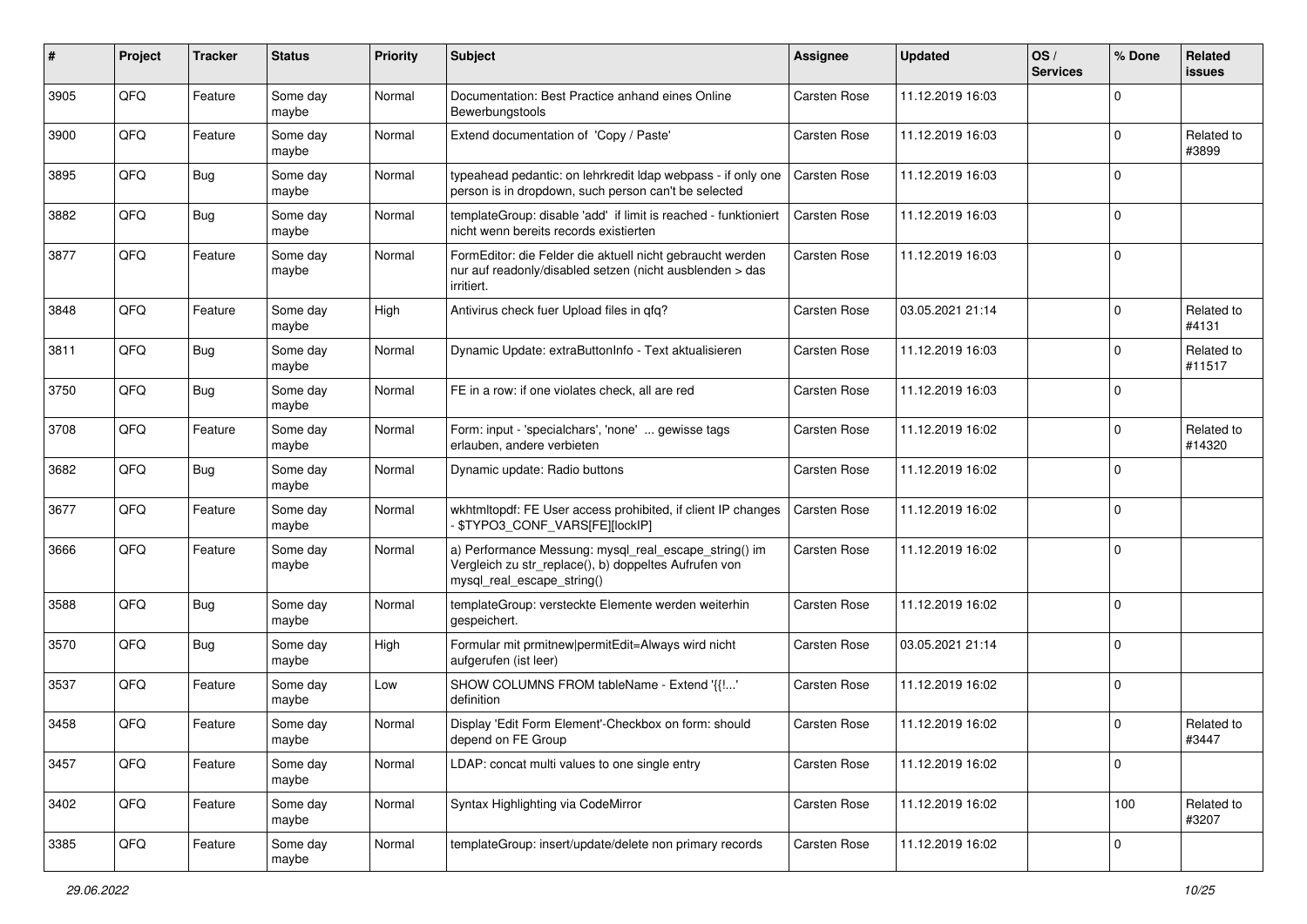| #     | Project | <b>Tracker</b> | <b>Status</b>     | <b>Priority</b> | <b>Subject</b>                                                                                                                | <b>Assignee</b>     | <b>Updated</b>   | OS/<br><b>Services</b> | % Done       | Related<br>issues                           |
|-------|---------|----------------|-------------------|-----------------|-------------------------------------------------------------------------------------------------------------------------------|---------------------|------------------|------------------------|--------------|---------------------------------------------|
| 3350  | QFQ     | Feature        | Some day<br>maybe | Normal          | FormEditor: Hilfetext hinter 'checktype'                                                                                      | <b>Carsten Rose</b> | 11.12.2019 16:02 |                        | $\Omega$     |                                             |
| 3349  | QFQ     | <b>Bug</b>     | Some day<br>maybe | Normal          | config.qfq.ini: a) vertraegt keine '=' im Value (z.B. Passwort),<br>b) Values sollten in ticks einschliessbar sein (spaces, ) | <b>Carsten Rose</b> | 11.12.2019 16:02 |                        | $\mathbf 0$  |                                             |
| 3332  | QFQ     | Feature        | Some day<br>maybe | Normal          | Uploads: Thumbnails, Details zum hochgeladenen File                                                                           | <b>Carsten Rose</b> | 11.12.2019 16:02 |                        | $\Omega$     | Related to<br>#3264,<br>Related to<br>#5333 |
| 3331  | QFQ     | Feature        | Some day<br>maybe | Normal          | Default Tooltip fuer _page? Links: mit Form und Record ID                                                                     | Carsten Rose        | 11.12.2019 16:02 |                        | $\mathbf 0$  |                                             |
| 3291  | QFQ     | Feature        | Some day<br>maybe | Normal          | AutoCron websiteToken                                                                                                         | <b>Carsten Rose</b> | 11.12.2019 16:02 |                        | $\Omega$     | Related to<br>#4250                         |
| 3285  | QFQ     | Feature        | Some day<br>maybe | Normal          | Zeichenlimit pro Feld: textarea / editor                                                                                      | <b>Carsten Rose</b> | 11.12.2019 16:02 |                        | $\mathbf 0$  |                                             |
| 3273  | QFQ     | Feature        | Some day<br>maybe | Low             | Dirty Flag in Form                                                                                                            | <b>Carsten Rose</b> | 11.12.2019 16:02 |                        | $\mathbf 0$  |                                             |
| 3267  | QFQ     | Feature        | Some day<br>maybe | Normal          | 2 Forms auf einer Seite: real + Read only                                                                                     | <b>Carsten Rose</b> | 11.12.2019 16:03 |                        | $\mathbf{0}$ |                                             |
| 3216  | QFQ     | Feature        | Some day<br>maybe | Normal          | dynamic update für checkbox label2                                                                                            | <b>Carsten Rose</b> | 11.12.2019 16:03 |                        | $\Omega$     | Related to<br>#2081                         |
| 3130  | QFQ     | Bug            | Some day<br>maybe | Normal          | Debug Info's nicht korrekt nach 'New > Save'.                                                                                 | <b>Carsten Rose</b> | 11.12.2019 16:03 |                        | $\mathbf 0$  | Related to<br>#3253                         |
| 3109  | QFQ     | Bug            | Some day<br>maybe | High            | RealUrl: Links werden nicht korrekt gerendert                                                                                 | <b>Carsten Rose</b> | 03.05.2021 21:14 |                        | $\mathbf 0$  |                                             |
| 3061  | QFQ     | Bug            | Some day<br>maybe | High            | winstitute: mysql connection durcheinander - nmhp17<br>(ag7)/QFQ arbeitet mit DB/Tabellen von biostat.                        | <b>Carsten Rose</b> | 03.05.2021 21:14 |                        | $\Omega$     |                                             |
| 2995  | QFQ     | Feature        | Some day<br>maybe | Normal          | Dropdown JQuery Plugin: 'chosen' - Moeglichkeit um Select<br>Listen mehr Funktion zu geben. Kein Bootstrap noetig.            | <b>Carsten Rose</b> | 11.12.2019 16:03 |                        | $\mathbf{0}$ |                                             |
| 2643  | QFQ     | Bug            | Some day<br>maybe | Normal          | Zend / PHP Webinars anschauen                                                                                                 | <b>Carsten Rose</b> | 01.02.2020 15:56 |                        | $\mathbf{0}$ |                                             |
| 2084  | QFQ     | Feature        | Some day<br>maybe | Normal          | Mailto mit encryption: Subrecord                                                                                              | <b>Carsten Rose</b> | 11.12.2019 16:03 |                        | $\mathbf{0}$ | Related to<br>#2082                         |
| 1946  | QFQ     | Feature        | Some day<br>maybe | Normal          | Kontrolle ob der ReadOnly Modus bei den<br>Formularelementen korrekt implementiert ist                                        | <b>Carsten Rose</b> | 11.12.2019 16:03 |                        | $\Omega$     |                                             |
| 1635  | QFQ     | Feature        | Some day<br>maybe | Normal          | QFQ Extension content record: weitere Optionen<br>einblenden.                                                                 | <b>Carsten Rose</b> | 11.12.2019 16:03 |                        | $\mathbf 0$  |                                             |
| 3613  | QFQ     | Bug            | Some day<br>maybe | Normal          | note /note unchecked -> note div (col-md) wird weiterhin<br>gerendert                                                         | Elias Villiger      | 01.02.2020 23:19 |                        | 100          |                                             |
| 13608 | QFQ     | Feature        | Some day<br>maybe | Normal          | Automatic Browser Language Redirect                                                                                           | Enis Nuredini       | 17.06.2022 08:35 |                        | 0            |                                             |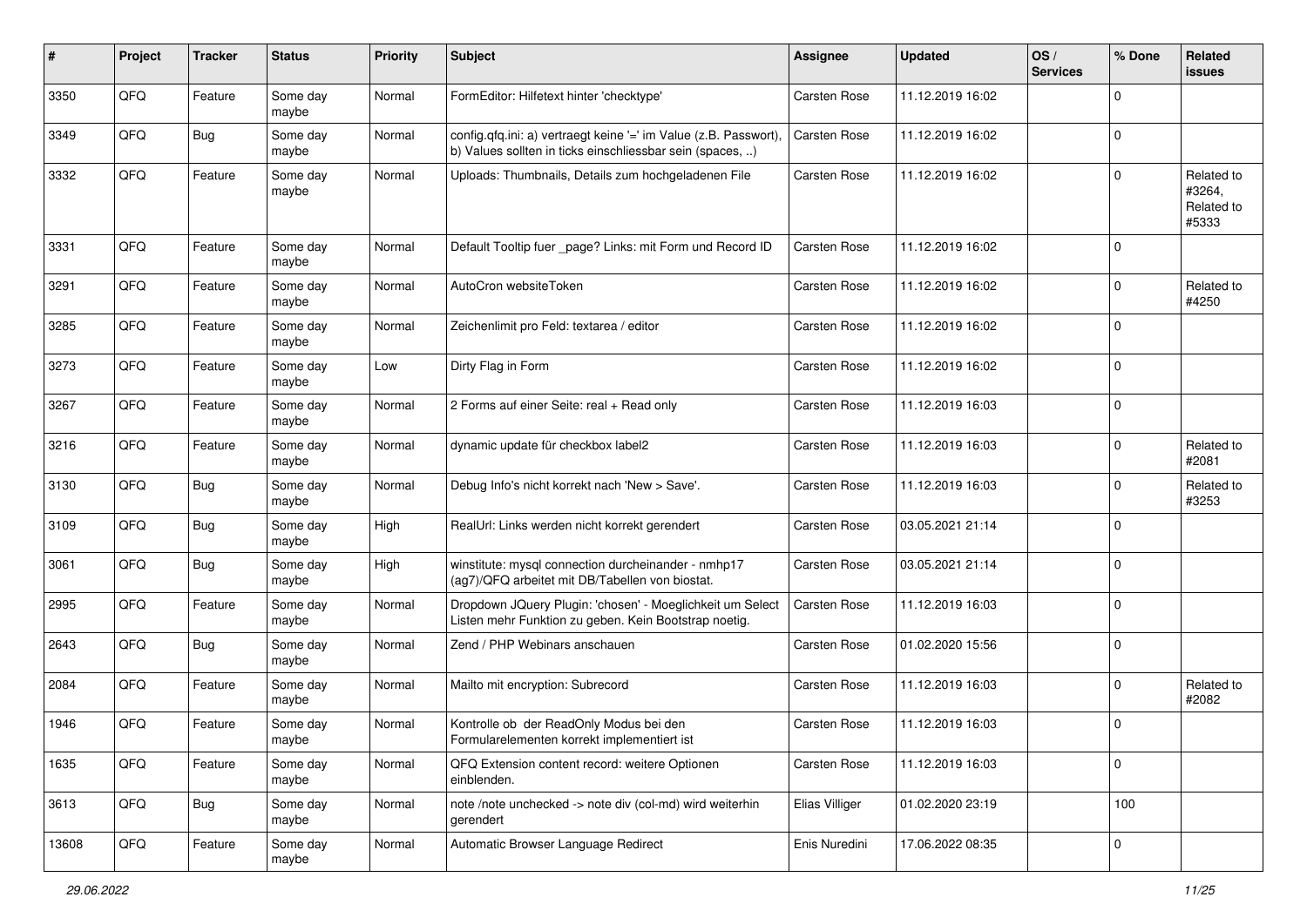| ∦     | Project | <b>Tracker</b> | <b>Status</b>              | <b>Priority</b> | <b>Subject</b>                                                                       | <b>Assignee</b>     | <b>Updated</b>   | OS/<br><b>Services</b> | % Done      | Related<br><b>issues</b>                                               |
|-------|---------|----------------|----------------------------|-----------------|--------------------------------------------------------------------------------------|---------------------|------------------|------------------------|-------------|------------------------------------------------------------------------|
| 9898  | QFQ     | Bug            | Feedback                   | Normal          | Formular trotz Timeout gespeichert                                                   | Benjamin Baer       | 01.02.2020 15:56 |                        | $\Omega$    |                                                                        |
| 9548  | QFQ     | Feature        | Feedback                   | High            | FormElement: Pattern mismatch - optional report only on<br>focus lost                | Benjamin Baer       | 03.05.2021 21:14 |                        | $\Omega$    |                                                                        |
| 9535  | QFQ     | Bug            | Feedback                   | Normal          | Report:  AS '_vertical' - column to wide - vertical >> rot45,<br>rot <sub>90</sub>   | Benjamin Baer       | 01.02.2020 15:56 |                        | $\Omega$    |                                                                        |
| 12584 | QFQ     | Feature        | Feedback                   | Normal          | T3 v10 migration script: replace alias-patterns (v11)                                | <b>Carsten Rose</b> | 28.05.2022 11:12 |                        | 100         |                                                                        |
| 12546 | QFQ     | <b>Bug</b>     | Feedback                   | Normal          | Branch 'Development' - Unit Tests mit dirty workaround<br>angepasst                  | <b>Carsten Rose</b> | 19.03.2022 17:48 |                        | $\mathbf 0$ |                                                                        |
| 5894  | QFQ     | Feature        | Feedback                   | Normal          | Typeahead in Report: show/hide rows dynamically                                      | <b>Carsten Rose</b> | 18.02.2022 08:50 |                        | $\Omega$    | Related to<br>#5893,<br>Related to<br>#5885                            |
| 11347 | QFQ     | Bug            | Feedback                   | Normal          | If Bedingungen funktionieren nicht korrekt                                           | Christoph Fuchs     | 21.03.2021 20:37 |                        | $\Omega$    |                                                                        |
| 13767 | QFQ     | Bug            | Feedback                   | Normal          | date/time-picker: required shows up/down button orange                               | Enis Nuredini       | 16.05.2022 23:16 |                        | $\mathbf 0$ |                                                                        |
| 13572 | QFQ     | Feature        | Feedback                   | Normal          | Form Load: misleading error message on trying to load non<br>existent primary record | Enis Nuredini       | 16.05.2022 23:16 |                        | 100         |                                                                        |
| 11630 | QFQ     | Bug            | Feedback                   | High            | Bitte check ob CALL() in 20.11.0 noch so funktioniert wie in<br>20.4.1               | Enis Nuredini       | 28.05.2022 13:45 |                        | $\Omega$    | Related to<br>#11325                                                   |
| 10782 | QFQ     | Feature        | Feedback                   | Normal          | Tiny MCE: Image Upload                                                               | Enis Nuredini       | 16.05.2022 23:16 |                        | $\Omega$    | Related to<br>#12452                                                   |
| 9052  | QFQ     | Feature        | Feedback                   | High            | Report: CodeMirror with SQL Syntax Highlight in FE                                   | Enis Nuredini       | 08.06.2022 10:25 |                        | $\mathbf 0$ |                                                                        |
| 10124 | QFQ     | Feature        | Feedback                   | Normal          | qfq AAI-Login                                                                        | Karin Niffeler      | 07.05.2020 09:36 |                        | $\Omega$    |                                                                        |
| 8316  | QFQ     | Bug            | Feedback                   | Normal          | Documentation/Behaviour for Nested Queries and<br>Record-Store confusing             | Nicola Chiapolini   | 20.11.2019 09:14 |                        | $\Omega$    |                                                                        |
| 13566 | QFQ     | Feature        | Ready to sync<br>(develop) | Normal          | Delete config-example.qfq.php file                                                   | <b>Carsten Rose</b> | 23.12.2021 09:25 |                        | $\Omega$    |                                                                        |
| 4194  | QFQ     | Feature        | In Progress                | Normal          | Bootstrap 4 ist jetzt offiziel                                                       |                     | 03.05.2021 20:47 |                        | $\Omega$    | Related to<br>#10114                                                   |
| 14323 | QFQ     | <b>Bug</b>     | In Progress                | Normal          | Report: render=both single - no impact                                               | <b>Carsten Rose</b> | 19.06.2022 18:31 |                        | $\mathbf 0$ |                                                                        |
| 14175 | QFQ     | Bug            | In Progress                | Normal          | Opening a form with no QFQ Session cookie fails                                      | <b>Carsten Rose</b> | 03.06.2022 10:40 |                        | $\Omega$    |                                                                        |
| 13330 | QFQ     | Feature        | In Progress                | Normal          | Multi Form: Upload                                                                   | <b>Carsten Rose</b> | 07.11.2021 12:40 |                        | 50          | Related to<br>#9706                                                    |
| 12440 | QFQ     | Feature        | In Progress                | Normal          | Typo3 V10 upgrade (durchfuehren und testen)                                          | <b>Carsten Rose</b> | 21.03.2022 09:53 |                        | 50          | Related to<br>#12357,<br>Related to<br>#12067,<br>Related to<br>#10661 |
| 12439 | QFO     | Feature        | In Progress                | Normal          | TinyMCE Paste from Word & Character Count/Limit                                      | Carsten Rose        | 05.05.2021 22:15 |                        | l 0         |                                                                        |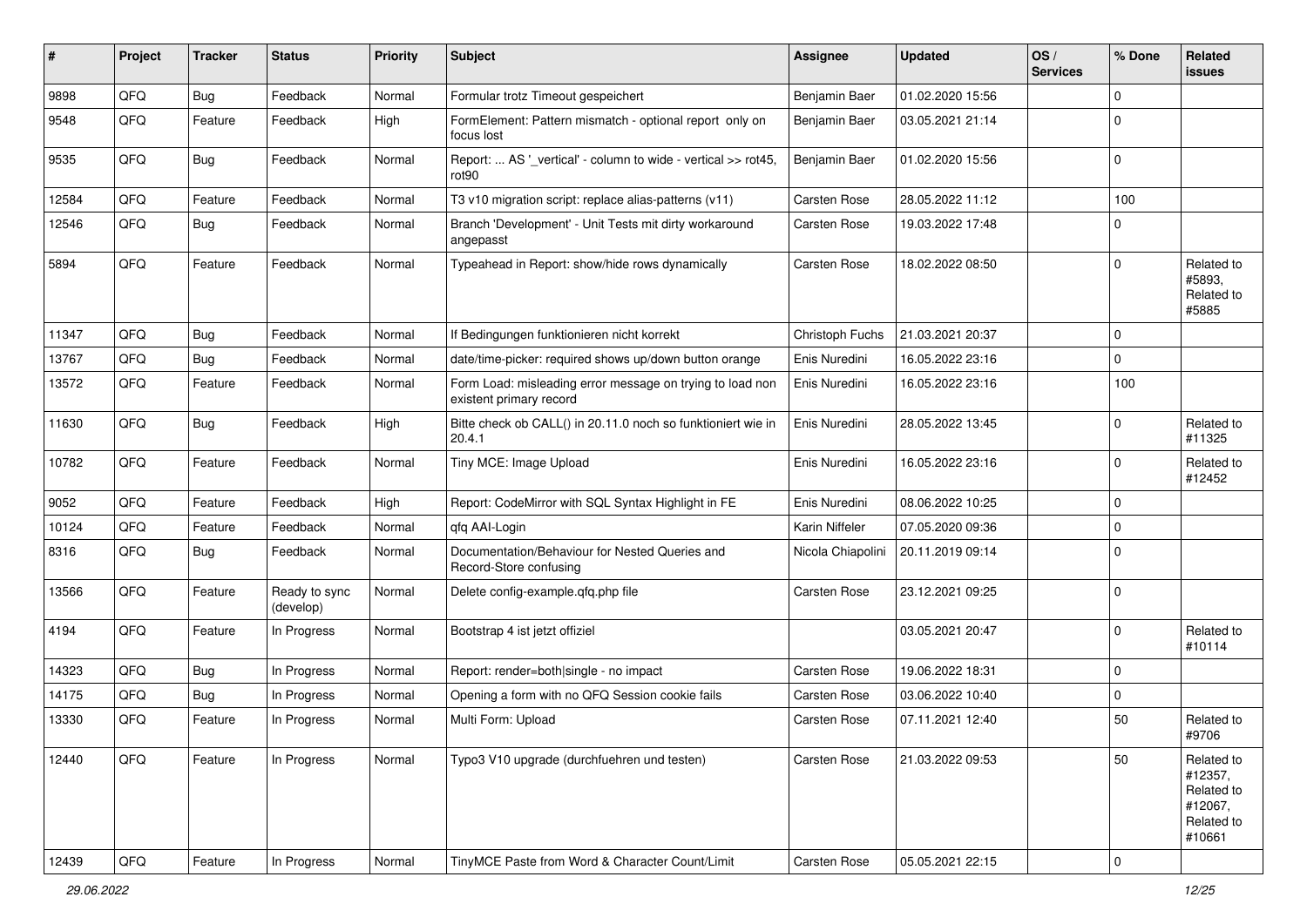| $\vert$ # | Project | <b>Tracker</b> | <b>Status</b> | <b>Priority</b> | <b>Subject</b>                                                                          | Assignee            | <b>Updated</b>   | OS/<br><b>Services</b> | % Done       | Related<br><b>issues</b>                                                                                                       |
|-----------|---------|----------------|---------------|-----------------|-----------------------------------------------------------------------------------------|---------------------|------------------|------------------------|--------------|--------------------------------------------------------------------------------------------------------------------------------|
| 11980     | QFQ     | Feature        | In Progress   | Normal          | protected verzeichnis MUSS geschützt werden                                             | Carsten Rose        | 07.09.2021 13:30 |                        | $\Omega$     |                                                                                                                                |
| 11517     | QFQ     | Bug            | In Progress   | Normal          | extraButtonInfo Broken for multiple FormElements                                        | Carsten Rose        | 12.05.2022 13:12 |                        | $\Omega$     | Related to<br>#7890,<br>Related to<br>#3811, Has<br>duplicate<br>#10905, Has<br>duplicate<br>#10553, Has<br>duplicate<br>#6779 |
| 11076     | QFQ     | Feature        | In Progress   | Normal          | SELECT  AS _websocket                                                                   | <b>Carsten Rose</b> | 30.08.2020 17:49 |                        | $\mathbf 0$  |                                                                                                                                |
| 10793     | QFQ     | Feature        | In Progress   | Normal          | <b>Update NPM Packages</b>                                                              | Carsten Rose        | 07.09.2021 13:25 |                        | 30           |                                                                                                                                |
| 10661     | QFQ     | <b>Bug</b>     | In Progress   | Normal          | Typo3 Warnungen                                                                         | Carsten Rose        | 07.09.2021 13:23 |                        | $\mathbf 0$  | Related to<br>#12440                                                                                                           |
| 10443     | QFQ     | Feature        | In Progress   | Normal          | Konzept_api / _live                                                                     | Carsten Rose        | 07.05.2020 09:39 |                        | $\mathbf{0}$ |                                                                                                                                |
| 9789      | QFQ     | <b>Bug</b>     | In Progress   | High            | Record Lock: release to early on 'leave page'                                           | Carsten Rose        | 10.01.2022 09:25 |                        | 100          | Related to<br>#10081,<br>Related to<br>#9173,<br>Related to<br>#8702                                                           |
| 9691      | QFQ     | Bug            | In Progress   | Normal          | Checkbox: dynamic update > readonly                                                     | <b>Carsten Rose</b> | 01.02.2020 23:22 |                        | 50           | Related to<br>#9834                                                                                                            |
| 9517      | QFQ     | Feature        | In Progress   | High            | Input multiple tags with typeahead                                                      | Carsten Rose        | 03.05.2021 21:14 |                        | 40           | Related to<br>#10150                                                                                                           |
| 6250      | QFQ     | Feature        | In Progress   | Normal          | Enhance layout: a) Subrecord, b) Subrecord-Title                                        | Carsten Rose        | 01.02.2020 23:22 |                        | $\Omega$     | Related to<br>#5391                                                                                                            |
| 5695      | QFQ     | Feature        | In Progress   | Normal          | Multiform                                                                               | <b>Carsten Rose</b> | 02.01.2021 18:38 |                        | $\mathbf 0$  |                                                                                                                                |
| 12630     | QFQ     | Feature        | In Progress   | Normal          | Input: date[time]: min / max values                                                     | Enis Nuredini       | 20.06.2022 18:31 |                        | $\mathbf 0$  | Related to<br>#10096,<br>Related to<br>#14302,<br>Related to<br>#14303                                                         |
| 12508     | QFQ     | Bug            | In Progress   | High            | qfq Form: sendMail                                                                      | Karin Niffeler      | 19.03.2022 17:48 |                        | $\mathbf 0$  |                                                                                                                                |
| 7602      | QFQ     | Feature        | ToDo          | High            | Multi Select: with checkboxes                                                           | Benjamin Baer       | 22.03.2022 09:07 |                        | $\mathbf 0$  |                                                                                                                                |
| 12463     | QFO     | <b>Bug</b>     | ToDo          | High            | QFQ Function: 'function' and 'sql' on same level - output of<br>sql is shown two times. | Carsten Rose        | 15.12.2021 16:31 |                        | $\Omega$     |                                                                                                                                |
| 12395     | QFQ     | <b>Bug</b>     | ToDo          | High            | QFQ Function: Result two times shown                                                    | Carsten Rose        | 18.02.2022 08:59 |                        | $\mathbf 0$  |                                                                                                                                |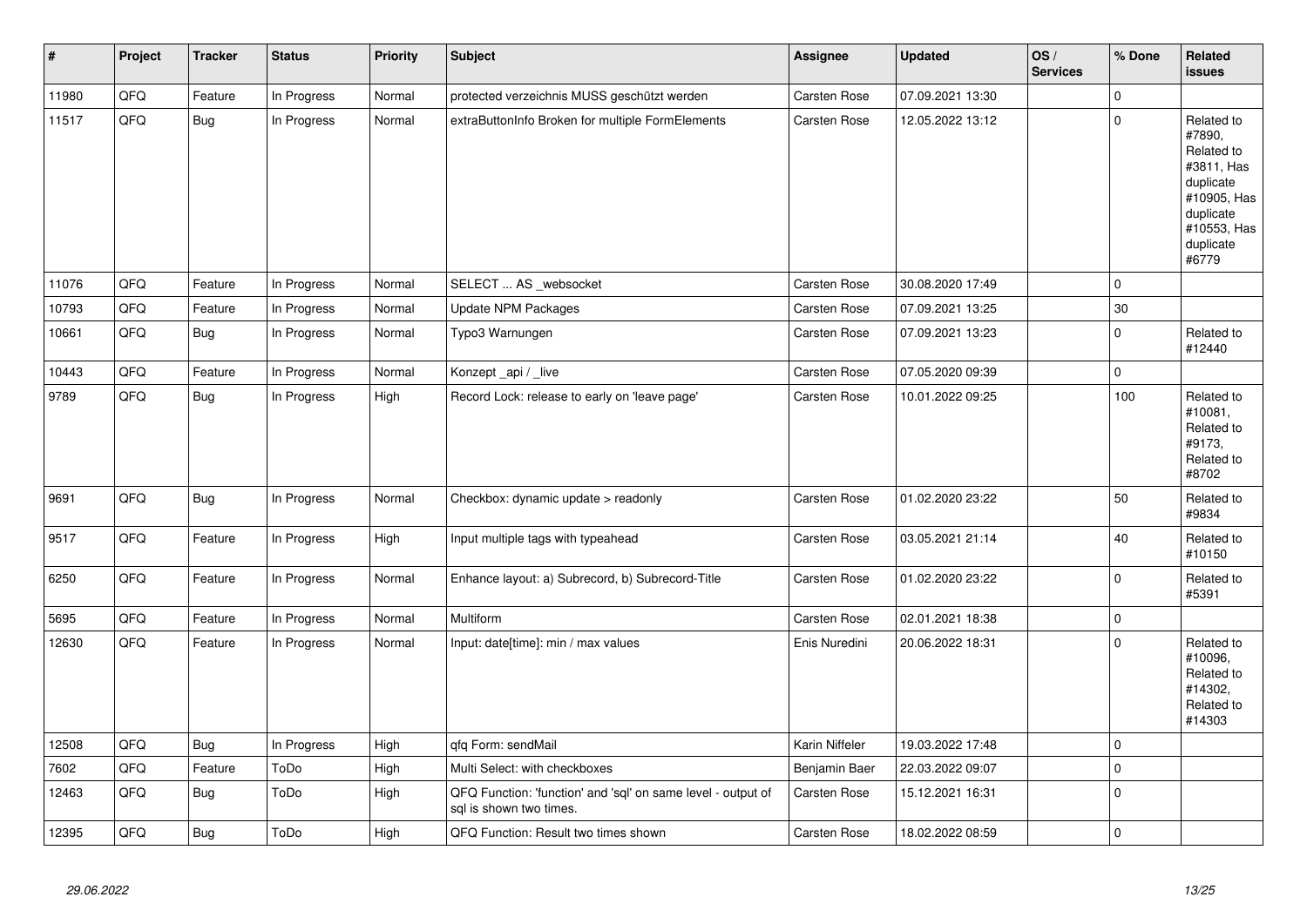| #     | Project | <b>Tracker</b> | <b>Status</b> | Priority | <b>Subject</b>                                                                                      | <b>Assignee</b> | <b>Updated</b>   | OS/<br><b>Services</b> | % Done         | Related<br><b>issues</b>                                                                                                                                              |
|-------|---------|----------------|---------------|----------|-----------------------------------------------------------------------------------------------------|-----------------|------------------|------------------------|----------------|-----------------------------------------------------------------------------------------------------------------------------------------------------------------------|
| 14320 | QFQ     | Feature        | ToDo          | Normal   | Allow specific HTML Tags and Attributes: general, TinyMCE                                           | Enis Nuredini   | 17.06.2022 10:44 |                        | 0              | Related to<br>#12664,<br>Related to<br>#12039,<br>Related to<br>#11702,<br>Related to<br>#7239,<br>Related to<br>#3708,<br>Related to<br>#3646,<br>Related to<br>#880 |
| 14303 | QFQ     | Bug            | ToDo          | Normal   | datetime broken with picker                                                                         | Enis Nuredini   | 17.06.2022 09:02 |                        | 0              | Related to<br>#12630                                                                                                                                                  |
| 13899 | QFQ     | Bug            | ToDo          | Normal   | Selenium: zum laufen bringen                                                                        | Enis Nuredini   | 25.03.2022 10:24 |                        | 0              |                                                                                                                                                                       |
| 12262 | QFQ     | Feature        | ToDo          | Normal   | Form buttons on top: more customable                                                                | Enis Nuredini   | 17.06.2022 10:44 |                        | $\Omega$       | Related to<br>#13945, Has<br>duplicate<br>#4046, Has<br>duplicate<br>#10080                                                                                           |
| 10003 | QFQ     | Feature        | Priorize      | Normal   | fieldset: stronger visualize group                                                                  | Benjamin Baer   | 12.02.2020 08:13 |                        | 0              |                                                                                                                                                                       |
| 9135  | QFQ     | Feature        | Priorize      | Normal   | Progress Bar generic / replace old hourglass download<br>popup                                      | Benjamin Baer   | 03.01.2022 07:43 |                        | $\Omega$       |                                                                                                                                                                       |
| 7965  | QFQ     | Feature        | Priorize      | Normal   | Input type 'text' with visual format - currency                                                     | Benjamin Baer   | 03.01.2022 07:45 |                        | $\mathbf 0$    |                                                                                                                                                                       |
| 7730  | QFQ     | Feature        | Priorize      | Normal   | SELECT Box: title in between                                                                        | Benjamin Baer   | 01.02.2020 23:22 |                        | 0              |                                                                                                                                                                       |
| 6870  | QFQ     | Feature        | Priorize      | Normal   | Click on '_link' triggers an API call                                                               | Benjamin Baer   | 03.01.2022 08:25 |                        | 0              |                                                                                                                                                                       |
| 6801  | QFQ     | Feature        | Priorize      | Normal   | Fabric: Maximize / FullIscreen                                                                      | Benjamin Baer   | 21.03.2022 09:56 |                        | 0              |                                                                                                                                                                       |
| 6566  | QFQ     | Bug            | Priorize      | Normal   | Link Function 'delete': provided parameter missing on page<br>reload                                | Benjamin Baer   | 03.01.2022 08:08 |                        | $\Omega$       |                                                                                                                                                                       |
| 6224  | QFQ     | Feature        | Priorize      | Normal   | Dynamic update: fade in/out fields                                                                  | Benjamin Baer   | 21.03.2022 09:50 |                        | 0              |                                                                                                                                                                       |
| 6140  | QFQ     | <b>Bug</b>     | Priorize      | Normal   | QFQ DnD Sort: Locked fields                                                                         | Benjamin Baer   | 21.03.2022 09:56 |                        | 0              |                                                                                                                                                                       |
| 5562  | QFQ     | Feature        | Priorize      | Normal   | Drag'n'Drop fuer Uploads                                                                            | Benjamin Baer   | 21.03.2022 09:52 |                        | $\overline{0}$ | Related to<br>#9706                                                                                                                                                   |
| 5366  | QFQ     | Feature        | Priorize      | Normal   | Saving with keyboard shortcuts                                                                      | Benjamin Baer   | 21.03.2022 09:47 |                        | 0              |                                                                                                                                                                       |
| 4457  | QFQ     | Bug            | Priorize      | Normal   | typeahead: pressing return to select an item, saves the form<br>and closes the form.                | Benjamin Baer   | 03.01.2022 08:01 |                        | 0              | Related to<br>#4398                                                                                                                                                   |
| 2665  | QFQ     | Bug            | Priorize      | Normal   | Dynamic Update funktioniert nicht, wenn beim<br>entsprechenden FormElement eine size angegeben ist. | Benjamin Baer   | 03.01.2022 08:12 |                        | $30\,$         |                                                                                                                                                                       |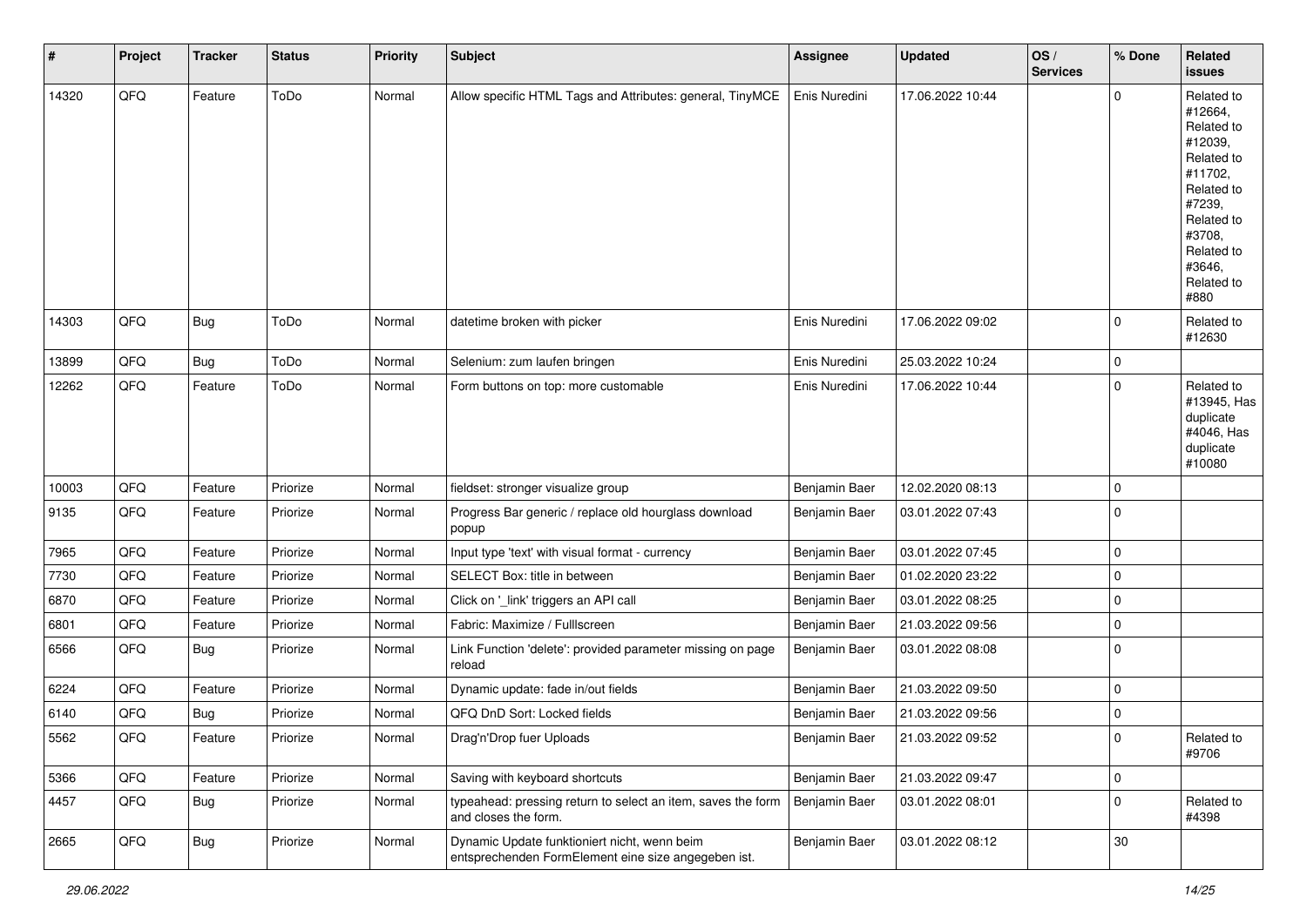| #     | <b>Project</b> | <b>Tracker</b> | <b>Status</b> | Priority | <b>Subject</b>                                                                                           | Assignee            | <b>Updated</b>   | OS/<br><b>Services</b> | % Done      | Related<br><b>issues</b>                                                |
|-------|----------------|----------------|---------------|----------|----------------------------------------------------------------------------------------------------------|---------------------|------------------|------------------------|-------------|-------------------------------------------------------------------------|
| 14371 | QFQ            | Feature        | Priorize      | Normal   | <b>LDAP via REPORT</b>                                                                                   | <b>Carsten Rose</b> | 19.06.2022 16:37 |                        | $\Omega$    |                                                                         |
| 14290 | QFQ            | Feature        | Priorize      | Normal   | FormEditor: Show Table Definition                                                                        | <b>Carsten Rose</b> | 19.06.2022 16:37 |                        | $\mathbf 0$ |                                                                         |
| 14283 | QFQ            | <b>Bug</b>     | Priorize      | Normal   | HEIC / HEIF convert doesn't trigger                                                                      | Carsten Rose        | 19.06.2022 16:37 |                        | $\Omega$    |                                                                         |
| 12504 | QFQ            | Feature        | Priorize      | Normal   | sql.log: report fe.id                                                                                    | <b>Carsten Rose</b> | 05.05.2021 22:09 |                        | $\Omega$    |                                                                         |
| 12503 | QFQ            | Feature        | Priorize      | Normal   | Detect dangerous UPDATE statement with missing WHERE                                                     | <b>Carsten Rose</b> | 05.05.2021 22:09 |                        | $\mathbf 0$ |                                                                         |
| 12452 | QFQ            | Feature        | Priorize      | Normal   | BaseURL: alsways with '/' at the end                                                                     | Carsten Rose        | 19.06.2022 13:45 |                        | $\Omega$    | Related to<br>#10782                                                    |
| 12325 | QFQ            | Bug            | Priorize      | Normal   | MultiDB form.dblndex not working for report syntax                                                       | Carsten Rose        | 07.09.2021 13:37 |                        | $\Omega$    | Related to<br>#12145.<br>Related to<br>#12314                           |
| 11320 | QFQ            | Feature        | Priorize      | Normal   | Typo3 Version 10 support                                                                                 | <b>Carsten Rose</b> | 05.05.2021 22:09 |                        | $\mathbf 0$ |                                                                         |
| 10015 | QFQ            | Feature        | Priorize      | Normal   | Monospace in Textarea                                                                                    | <b>Carsten Rose</b> | 03.02.2020 13:40 |                        | $\Omega$    |                                                                         |
| 10012 | QFQ            | Feature        | Priorize      | Normal   | redirectAllMailTo: {{beEmail:T}}                                                                         | Carsten Rose        | 08.05.2021 09:54 |                        | $\Omega$    | Related to<br>#12412,<br>Related to<br>#12413,<br>Related to<br>#10011  |
| 10011 | QFQ            | Feature        | Priorize      | Normal   | Offer new STORE_TYPO3 Variable 'beUser', 'beEmail'                                                       | Carsten Rose        | 08.05.2021 09:51 |                        | $\Omega$    | Related to<br>#10012,<br>Related to<br>#12511                           |
| 10005 | QFQ            | Feature        | Priorize      | Normal   | Report / special column name:  AS _calendar                                                              | <b>Carsten Rose</b> | 03.06.2020 17:28 |                        | $\mathbf 0$ |                                                                         |
| 9975  | QFQ            | <b>Bug</b>     | Priorize      | Normal   | Dropdown Menu: 'r:3' broken                                                                              | <b>Carsten Rose</b> | 01.02.2020 10:13 |                        | $\Omega$    |                                                                         |
| 9968  | QFQ            | Feature        | Priorize      | Normal   | Tooltip in Links for Developer                                                                           | <b>Carsten Rose</b> | 01.02.2020 23:17 |                        | $\Omega$    |                                                                         |
| 9958  | QFQ            | Bug            | Priorize      | Normal   | Broken subrecord query: no error message                                                                 | <b>Carsten Rose</b> | 05.02.2021 15:15 |                        | $\mathbf 0$ |                                                                         |
| 9947  | QFQ            | <b>Bug</b>     | Priorize      | Normal   | Unwanted error message if missing 'typeAheadSqlPrefetch'                                                 | <b>Carsten Rose</b> | 01.02.2020 10:13 |                        | $\Omega$    |                                                                         |
| 9928  | QFQ            | Feature        | Priorize      | Normal   | SpecialColumnName: a) Deprecated: ' AS "_+tag " ', b)<br>New: ' AS "_ <tag1><tag2>"</tag2></tag1>        | <b>Carsten Rose</b> | 01.02.2020 23:17 |                        | $\Omega$    | Related to<br>#9929                                                     |
| 9900  | QFQ            | Feature        | Priorize      | Normal   | Generic API Call: tt-content record >> JSON                                                              | Carsten Rose        | 01.02.2020 10:13 |                        | $\Omega$    |                                                                         |
| 9862  | QFQ            | <b>Bug</b>     | Priorize      | Normal   | Failed writing to sql mail qfq.log should throw an exception                                             | <b>Carsten Rose</b> | 01.02.2020 10:13 |                        | $\mathbf 0$ |                                                                         |
| 9834  | QFQ            | Bug            | Priorize      | Normal   | Input elements with tag 'disabled' are missing on<br>form-submit: server option 'processReadOnly' broken | <b>Carsten Rose</b> | 07.12.2021 16:43 |                        | $\Omega$    | Related to<br>#9691,<br>Related to<br>#5305, Has<br>duplicate<br>#12331 |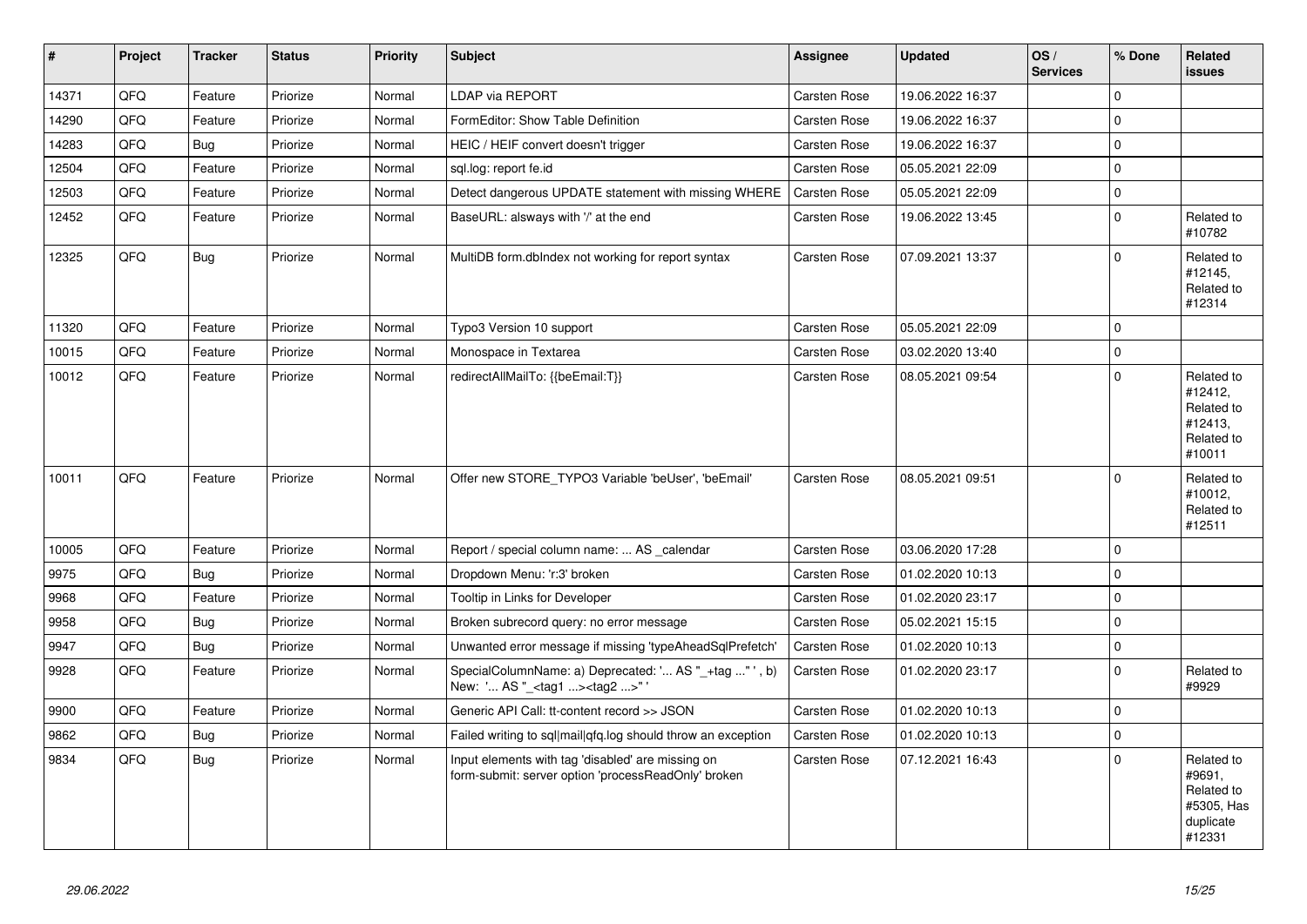| ∦    | Project | <b>Tracker</b> | <b>Status</b> | <b>Priority</b> | <b>Subject</b>                                                                            | <b>Assignee</b>     | <b>Updated</b>   | OS/<br><b>Services</b> | % Done      | Related<br>issues                               |
|------|---------|----------------|---------------|-----------------|-------------------------------------------------------------------------------------------|---------------------|------------------|------------------------|-------------|-------------------------------------------------|
| 9668 | QFQ     | Feature        | Priorize      | Normal          | Form.mode: rename 'hidden' to 'hide'                                                      | <b>Carsten Rose</b> | 05.05.2021 22:14 |                        | $\Omega$    | Related to<br>#6437                             |
| 9534 | QFQ     | Bug            | Priorize      | Urgent          | FE.type=upload: 'Unknown Mode: ID"                                                        | <b>Carsten Rose</b> | 03.05.2021 21:14 |                        | $\Omega$    | Related to<br>#9532                             |
| 9394 | QFQ     | Feature        | Priorize      | Normal          | REST: allow for non numerical ids in get requests                                         | <b>Carsten Rose</b> | 05.05.2021 22:10 |                        | $\Omega$    |                                                 |
| 9346 | QFQ     | Feature        | Priorize      | Normal          | beforeSave: check if an upload is given                                                   | <b>Carsten Rose</b> | 11.06.2021 21:18 |                        | $\mathbf 0$ |                                                 |
| 9173 | QFQ     | Bug            | Priorize      | Urgent          | Stale Record Lock: Firefox                                                                | <b>Carsten Rose</b> | 03.05.2021 21:14 |                        | $\mathbf 0$ | Related to<br>#9789                             |
| 9121 | QFQ     | Bug            | Priorize      | High            | sip links have r and __dbIndexData set                                                    | <b>Carsten Rose</b> | 12.06.2021 10:41 |                        | $\mathbf 0$ |                                                 |
| 8963 | QFQ     | Feature        | Priorize      | Normal          | Setting values in a store: flexible way                                                   | <b>Carsten Rose</b> | 05.05.2021 22:10 |                        | $\Omega$    | Related to<br>#8975                             |
| 8585 | QFQ     | Feature        | Priorize      | Normal          | Enhance Error message for 'unknown form'                                                  | <b>Carsten Rose</b> | 01.02.2020 10:13 |                        | $\mathbf 0$ |                                                 |
| 8584 | QFQ     | Feature        | Priorize      | Normal          | FE 'Action' - never assign to Container (except Template<br>Group)                        | <b>Carsten Rose</b> | 01.02.2020 10:13 |                        | $\Omega$    |                                                 |
| 8277 | QFQ     | Feature        | Priorize      | Normal          | fe.parameter.default=                                                                     | <b>Carsten Rose</b> | 01.02.2020 23:17 |                        | $\Omega$    | Related to<br>#8113                             |
| 8204 | QFQ     | Feature        | Priorize      | High            | Position 'required mark'                                                                  | <b>Carsten Rose</b> | 16.06.2021 13:44 |                        | $\mathbf 0$ |                                                 |
| 8082 | QFQ     | Feature        | Priorize      | High            | Contact form without saving record                                                        | <b>Carsten Rose</b> | 07.12.2021 15:20 |                        | $\Omega$    | Related to<br>#8587,<br><b>Blocks</b><br>#11850 |
| 8044 | QFQ     | Feature        | Priorize      | Normal          | Transaction: a) Form, b) Report                                                           | <b>Carsten Rose</b> | 05.05.2021 22:14 |                        | $\Omega$    | Related to<br>#8043                             |
| 8037 | QFQ     | Bug            | Priorize      | Normal          | FE.type=upload (advanced mode): {{slaveld:V}} missing<br>during dynamic update            | <b>Carsten Rose</b> | 01.02.2020 10:13 |                        | $\Omega$    |                                                 |
| 8034 | QFQ     | Feature        | Priorize      | Normal          | FormElement 'data': 22.22.2222 should not be accepted                                     | <b>Carsten Rose</b> | 01.02.2020 10:13 |                        | $\mathbf 0$ |                                                 |
| 7656 | QFQ     | Bug            | Priorize      | Normal          | FE with required, 'pattern' and 'extraButtonLock': always<br>complain about missing value | <b>Carsten Rose</b> | 01.02.2020 10:13 |                        | $\Omega$    |                                                 |
| 7630 | QFQ     | Feature        | Priorize      | Normal          | detailed error message for simple upload                                                  | <b>Carsten Rose</b> | 01.02.2020 10:13 |                        | $\mathbf 0$ |                                                 |
| 7616 | QFQ     | Bug            | Priorize      | Normal          | Selectlist with Enum & Dynamic Update                                                     | <b>Carsten Rose</b> | 01.02.2020 10:13 |                        | $\Omega$    |                                                 |
| 7522 | QFQ     | Feature        | Priorize      | Normal          | Inserting default index.html to folder (Avoid Apache<br>Indexing)                         | <b>Carsten Rose</b> | 01.02.2020 10:13 |                        | $\mathbf 0$ |                                                 |
| 7290 | QFQ     | Feature        | Priorize      | Normal          | FormEditor: title as textarea if LEN(title)>60                                            | Carsten Rose        | 01.02.2020 10:13 |                        | $\mathbf 0$ | Blocked by<br>#7682                             |
| 7217 | QFQ     | Feature        | Priorize      | Normal          | Download: notice User if `_sip=?` is missing                                              | <b>Carsten Rose</b> | 01.02.2020 10:13 |                        | $\mathbf 0$ |                                                 |
| 6998 | QFQ     | Feature        | Priorize      | Normal          | Form: with debug=on show column information as tooltip of<br>column label                 | <b>Carsten Rose</b> | 01.02.2020 10:13 |                        | $\mathbf 0$ |                                                 |
| 6574 | QFG     | Bug            | Priorize      | Normal          | qfq.log: Fehlermeldung wurde angezeigt, aber nicht geloggt                                | Carsten Rose        | 01.02.2020 10:13 |                        | $\mathbf 0$ |                                                 |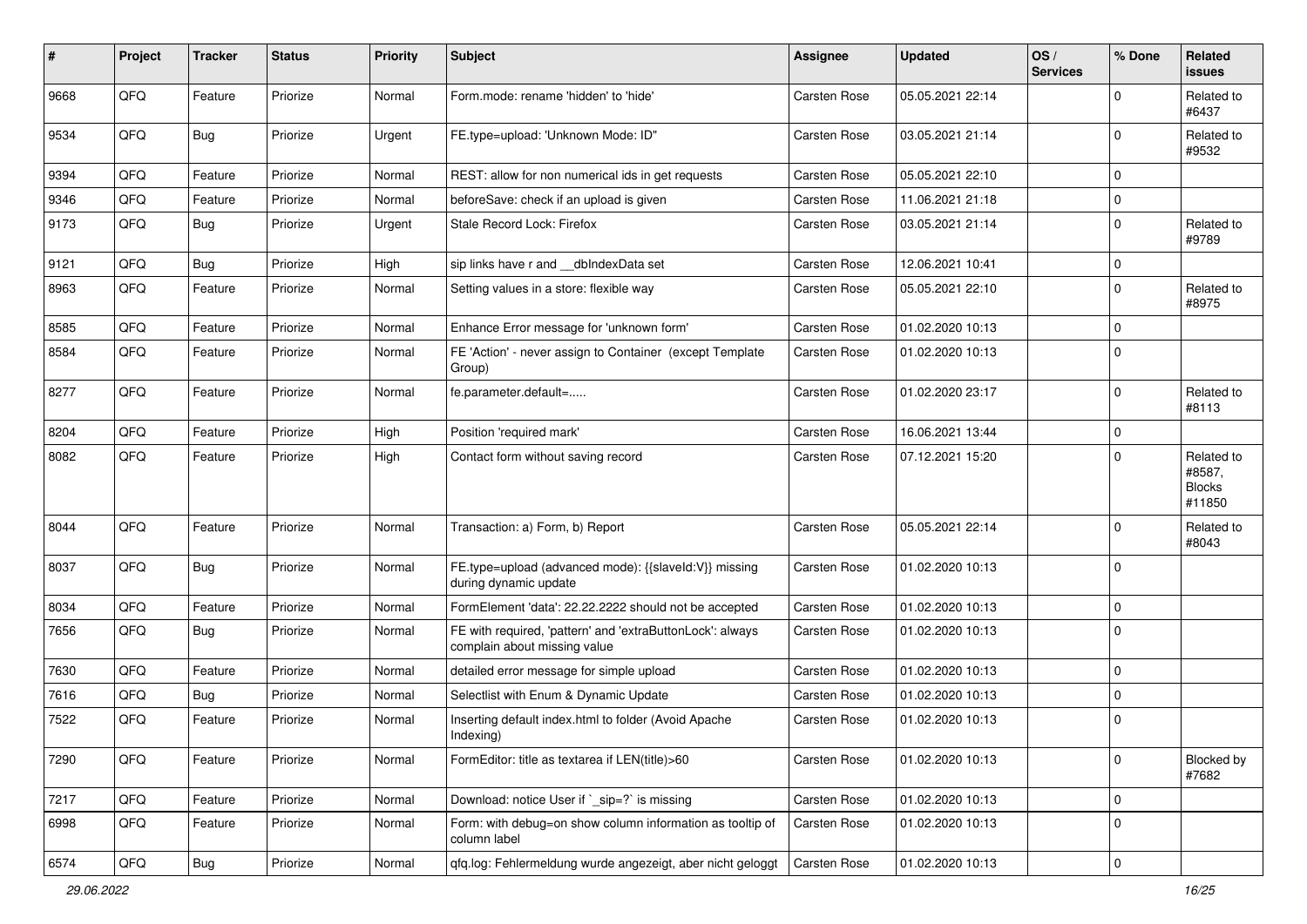| ∦     | Project | <b>Tracker</b> | <b>Status</b> | <b>Priority</b> | Subject                                                                               | Assignee            | <b>Updated</b>   | OS/<br><b>Services</b> | % Done      | Related<br>issues    |
|-------|---------|----------------|---------------|-----------------|---------------------------------------------------------------------------------------|---------------------|------------------|------------------------|-------------|----------------------|
| 6116  | QFQ     | <b>Bug</b>     | Priorize      | High            | value of checkbox not saved                                                           | <b>Carsten Rose</b> | 07.12.2021 17:19 |                        | $\Omega$    |                      |
| 5942  | QFQ     | Feature        | Priorize      | Normal          | 'L' and 'type': append to links, generate via '_link' by using<br>'u:' .              | Carsten Rose        | 01.02.2020 10:13 |                        | $\Omega$    |                      |
| 3867  | QFQ     | Feature        | Priorize      | Normal          | Readonly Formular: Template Groups add/delete<br>ausbeldnen                           | Carsten Rose        | 05.05.2021 22:12 |                        | $\mathbf 0$ |                      |
| 3782  | QFQ     | Bug            | Priorize      | Normal          | Bei fehlerhafter Eingabe (z.B. Datum) sollte das erwartete<br>Format angezeigt werden | <b>Carsten Rose</b> | 01.02.2020 10:13 |                        | $\Omega$    |                      |
| 13943 | QFQ     | <b>Bug</b>     | Priorize      | Normal          | unable to find formgroup                                                              | Enis Nuredini       | 28.05.2022 11:03 |                        | $\mathbf 0$ |                      |
| 13900 | QFQ     | Feature        | Priorize      | Normal          | Selenium: Check das Cookie/PDF funktioniert                                           | Enis Nuredini       | 25.03.2022 12:45 |                        | $\mathbf 0$ |                      |
| 10569 | QFQ     | Feature        | Priorize      | Normal          | link blank more safe                                                                  | Enis Nuredini       | 25.03.2022 12:44 |                        | $\mathbf 0$ |                      |
| 12156 | QFQ     | Feature        | New           | Normal          | Form: Optional disable 'leave page'                                                   |                     | 03.05.2021 20:45 |                        | $\mathbf 0$ |                      |
| 12135 | QFQ     | Feature        | <b>New</b>    | Normal          | Subrecord: Notiz                                                                      |                     | 24.04.2021 16:58 |                        | $\mathbf 0$ |                      |
| 12039 | QFQ     | Feature        | New           | Normal          | Missing htmlSpecialChar() in pre processing on form submit                            |                     | 18.02.2021 00:09 |                        | $\mathbf 0$ | Related to<br>#14320 |
| 12038 | QFQ     | Feature        | <b>New</b>    | Normal          | a) STORE_VAR: filenameOnlyStripUniq, b) SP:<br>QSTRIPUNIQ()                           |                     | 17.02.2021 23:55 |                        | $\Omega$    |                      |
| 11850 | QFQ     | Feature        | <b>New</b>    | Urgent          | Wizard Form: basierend auf einer Tabelle eine Form<br>anlegen.                        |                     | 03.05.2021 21:12 |                        | $\mathbf 0$ | Blocked by<br>#8082  |
| 11716 | QFQ     | Feature        | <b>New</b>    | Normal          | Form an beliebiger Stelle im Report anzeigen                                          |                     | 09.12.2020 09:47 |                        | $\mathbf 0$ |                      |
| 11715 | QFQ     | <b>Bug</b>     | <b>New</b>    | Normal          | acceptZeroAsRequired and requiredOffButMark do not<br>coincide                        |                     | 08.12.2020 12:13 |                        | $\mathbf 0$ |                      |
| 11535 | QFQ     | Feature        | New           | Normal          | Ability to create SQL columns in frontend QFQ forms                                   |                     | 17.11.2020 12:11 |                        | $\mathbf 0$ |                      |
| 11534 | QFQ     | Feature        | <b>New</b>    | Normal          | Report: Action on selected rows - Table batchprocessing<br>feature                    |                     | 18.11.2020 08:15 |                        | $\Omega$    |                      |
| 11522 | QFQ     | <b>Bug</b>     | <b>New</b>    | Normal          | Aus/Einblenden von Reitern                                                            |                     | 13.11.2020 14:58 |                        | $\mathbf 0$ |                      |
| 11195 | QFQ     | <b>Bug</b>     | New           | Low             | Dynamic Update: Note not updated if new text is empty<br>(v20.4)                      |                     | 25.09.2020 11:14 |                        | $\mathbf 0$ |                      |
| 10890 | QFQ     | <b>Bug</b>     | <b>New</b>    | Normal          | AutoCron hangs                                                                        |                     | 20.07.2020 13:56 |                        | $\mathbf 0$ |                      |
| 10874 | QFQ     | Feature        | <b>New</b>    | Normal          | Erstellen eines Foreign Keys in der Tabelle "FormElement"                             |                     | 13.07.2020 10:11 |                        | $\mathbf 0$ |                      |
| 10766 | QFQ     | Bug            | New           | High            | Radiobutton / parameter.buttonClass=btn-default: dynamic<br>update                    |                     | 03.05.2021 21:12 |                        | $\mathbf 0$ | Related to<br>#11237 |
| 10763 | QFQ     | Feature        | <b>New</b>    | Normal          | form accessed and submitted despite logout?                                           |                     | 16.06.2020 11:43 |                        | $\mathbf 0$ |                      |
| 10759 | QFQ     | Bug            | New           | Normal          | emptyMeansNull - Feld falsch aktualisiert                                             |                     | 12.11.2020 23:45 |                        | $\mathbf 0$ |                      |
| 10384 | QFQ     | Feature        | New           | Normal          | Parameter Exchange QFQ Instances                                                      |                     | 07.05.2020 09:38 |                        | $\mathbf 0$ |                      |
| 10345 | QFQ     | Feature        | New           | Normal          | Templates - Patterns QFQ Style                                                        |                     | 03.05.2021 21:01 |                        | $\mathbf 0$ | Related to<br>#10713 |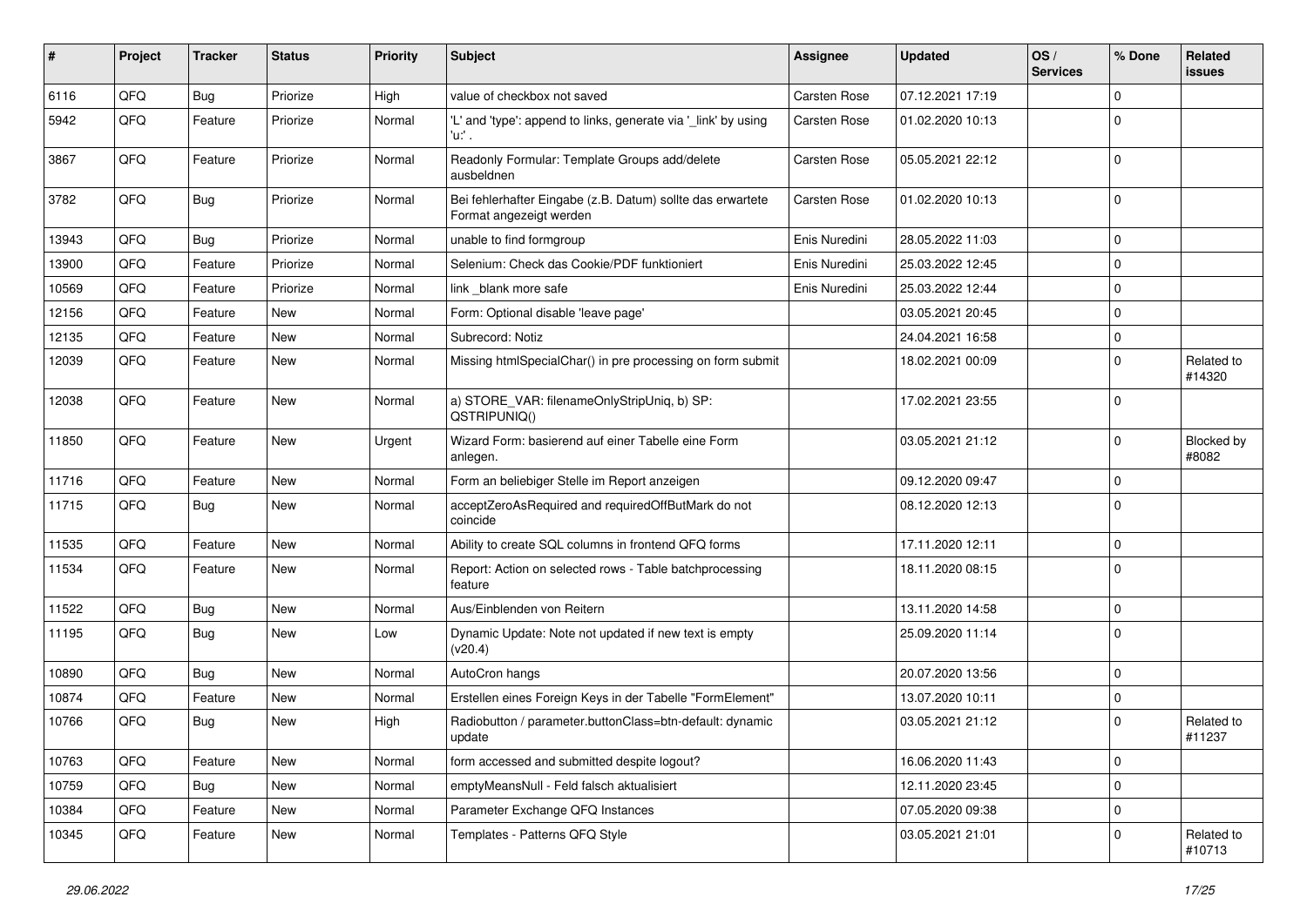| #     | Project | <b>Tracker</b> | <b>Status</b> | <b>Priority</b> | <b>Subject</b>                                                             | <b>Assignee</b>     | <b>Updated</b>   | OS/<br><b>Services</b> | % Done   | Related<br><b>issues</b>                                               |
|-------|---------|----------------|---------------|-----------------|----------------------------------------------------------------------------|---------------------|------------------|------------------------|----------|------------------------------------------------------------------------|
| 10324 | QFQ     | Bug            | <b>New</b>    | Normal          | Excel Export mit Template funktioniert nur, wenn Template<br>vor uid kommt |                     | 30.03.2020 11:20 |                        | $\Omega$ | Related to<br>#10257                                                   |
| 10114 | QFQ     | Feature        | <b>New</b>    | High            | Symbol (Link): 'G:' (Glyphicon) replaced by 'i:' (icon)                    |                     | 07.12.2021 17:19 |                        | $\Omega$ | Related to<br>#3797,<br>Related to<br>#4194                            |
| 9855  | QFQ     | Bug            | <b>New</b>    | Normal          | <b>Required Check</b>                                                      |                     | 01.02.2020 15:56 |                        | $\Omega$ |                                                                        |
| 9853  | QFQ     | Feature        | <b>New</b>    | Normal          | Check das SQL / QFQ / Mail Logfile geschrieben wird                        |                     | 09.01.2020 11:15 |                        | $\Omega$ |                                                                        |
| 14185 | QFQ     | Feature        | <b>New</b>    | Normal          | External/Autocron.php - better suitable directory                          | Support: System     | 28.05.2022 11:03 |                        | $\Omega$ |                                                                        |
| 13647 | QFQ     | Bug            | <b>New</b>    | Normal          | Autofocus funktioniert nicht auf Chrome                                    | Benjamin Baer       | 19.03.2022 17:44 |                        | $\Omega$ |                                                                        |
| 13528 | QFQ     | Bug            | <b>New</b>    | Normal          | gfg.io > releases: es wird kein neues Release angelegt                     | Benjamin Baer       | 19.03.2022 17:46 |                        | 0        |                                                                        |
| 12556 | QFQ     | Feature        | <b>New</b>    | Normal          | Pills Title: colored = static or dynamic on allrequiredgiven               | Benjamin Baer       | 19.03.2022 17:49 |                        | 0        |                                                                        |
| 12490 | QFQ     | Feature        | <b>New</b>    | Normal          | Loading Plugins in QFQ - see what tinymce does. (lazy<br>loading)          | Benjamin Baer       | 08.06.2022 10:37 |                        | $\Omega$ | Related to<br>#12611,<br>Related to<br>#10013,<br>Related to<br>#7732  |
| 12476 | QFQ     | Feature        | <b>New</b>    | Normal          | clearMe: a) should trigger 'dirty', b) sticky on textarea resize           | Benjamin Baer       | 04.01.2022 08:40 |                        | $\Omega$ | Related to<br>#9528                                                    |
| 11237 | QFQ     | <b>Bug</b>     | <b>New</b>    | High            | Radiobutton / parameter.buttonClass= btn-default - kein dirty<br>Trigger   | Benjamin Baer       | 03.05.2021 21:12 |                        | 0        | Related to<br>#10766                                                   |
| 11057 | QFQ     | Bug            | <b>New</b>    | High            | Checkboxes ohne span.checkmark im Report werden<br>ausgeblendet            | Benjamin Baer       | 03.05.2021 21:12 |                        | $\Omega$ | Related to<br>#11039                                                   |
| 14305 | QFQ     | Bug            | <b>New</b>    | Normal          | Inline Report editing does not create history entries                      | Carsten Rose        | 10.06.2022 11:55 |                        | $\Omega$ |                                                                        |
| 14304 | QFQ     | Bug            | <b>New</b>    | Normal          | table sorter view safer does not work                                      | Carsten Rose        | 10.06.2022 11:49 |                        | 0        |                                                                        |
| 14233 | QFQ     | Bug            | <b>New</b>    | Normal          | AS _link: question - HTML is not rendered                                  | Carsten Rose        | 28.05.2022 11:02 |                        | 0        |                                                                        |
| 14187 | QFQ     | Feature        | New           | High            | gfg.log: show current URL                                                  | Carsten Rose        | 28.05.2022 11:02 |                        | $\Omega$ | Related to<br>#13933.<br>Related to<br>#12532,<br>Related to<br>#11893 |
| 14091 | QFQ     | Bug            | <b>New</b>    | Normal          | inconsistent template path for twig                                        | Carsten Rose        | 19.04.2022 18:36 |                        | $\Omega$ |                                                                        |
| 14090 | QFQ     | Feature        | <b>New</b>    | Normal          | Nützliche script funktionen                                                | <b>Carsten Rose</b> | 28.05.2022 11:03 |                        | $\Omega$ |                                                                        |
| 14077 | QFQ     | Bug            | <b>New</b>    | Normal          | As link: Attribute 'class' missing by r:1 and r:3 - but should<br>set      | Carsten Rose        | 28.05.2022 11:02 |                        | $\Omega$ | Related to<br>#5342,<br>Related to<br>#4343                            |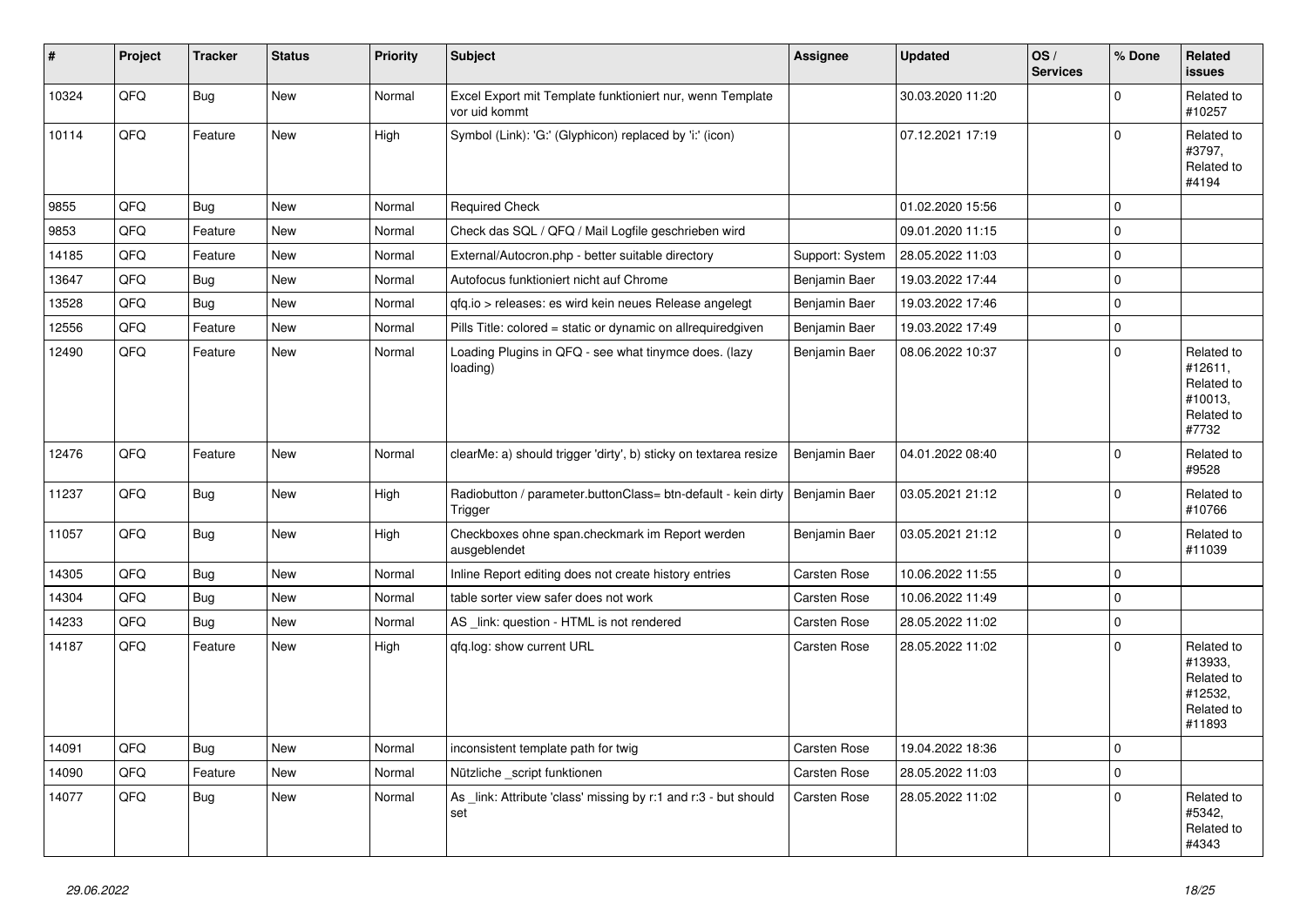| #     | <b>Project</b> | <b>Tracker</b> | <b>Status</b> | <b>Priority</b> | <b>Subject</b>                                                                                                                                      | Assignee            | <b>Updated</b>   | OS/<br><b>Services</b> | % Done       | Related<br><b>issues</b> |
|-------|----------------|----------------|---------------|-----------------|-----------------------------------------------------------------------------------------------------------------------------------------------------|---------------------|------------------|------------------------|--------------|--------------------------|
| 13843 | QFQ            | Feature        | <b>New</b>    | Normal          | Create JWT via QFQ                                                                                                                                  | Carsten Rose        | 19.03.2022 17:42 |                        | $\Omega$     |                          |
| 13841 | QFQ            | Feature        | <b>New</b>    | Normal          | Create PDF via iText - evaluate                                                                                                                     | Carsten Rose        | 19.03.2022 17:42 |                        | $\mathbf 0$  |                          |
| 13706 | QFQ            | Bug            | <b>New</b>    | Normal          | Wrong CheckType in FieldElement LastStatus of Form Cron                                                                                             | <b>Carsten Rose</b> | 21.01.2022 18:20 |                        | $\Omega$     |                          |
| 13700 | QFQ            | Feature        | <b>New</b>    | Normal          | Redesign gfg.io Seite                                                                                                                               | Carsten Rose        | 19.03.2022 17:43 |                        | $\mathbf 0$  |                          |
| 13659 | QFQ            | <b>Bug</b>     | <b>New</b>    | Normal          | wrong sanitize class applied to R-store                                                                                                             | Carsten Rose        | 15.01.2022 14:23 |                        | $\mathbf{0}$ |                          |
| 13592 | QFQ            | Bug            | <b>New</b>    | Normal          | QFQ Build Queue: das vergeben von Tags klappt nicht. Es<br>werden keine Releases gebaut.                                                            | <b>Carsten Rose</b> | 19.03.2022 17:45 |                        | $\Omega$     |                          |
| 13467 | QFQ            | Feature        | <b>New</b>    | Normal          | ChangeLog Generator                                                                                                                                 | Carsten Rose        | 19.03.2022 17:46 |                        | $\Omega$     | Related to<br>#11460     |
| 13460 | QFQ            | Bug            | <b>New</b>    | Normal          | Doc: Password set/reset  password should not processed<br>with 'html encode'                                                                        | <b>Carsten Rose</b> | 19.03.2022 17:46 |                        | $\mathbf 0$  |                          |
| 13451 | QFQ            | Bug            | <b>New</b>    | Normal          | Character Counter / Max Character: Problem in Safari                                                                                                | Carsten Rose        | 15.04.2022 17:18 |                        | 0            |                          |
| 13354 | QFQ            | Feature        | <b>New</b>    | Normal          | Using Websocket in QFQ                                                                                                                              | <b>Carsten Rose</b> | 10.11.2021 15:47 |                        | $\Omega$     |                          |
| 13332 | QFQ            | Bug            | New           | Normal          | Multi Form: Required Felder werden visuell nicht markiert.                                                                                          | Carsten Rose        | 19.03.2022 17:47 |                        | $\mathbf 0$  |                          |
| 13331 | QFQ            | Bug            | <b>New</b>    | Normal          | Multi Form: Clear Icon misplaced                                                                                                                    | <b>Carsten Rose</b> | 19.03.2022 17:47 |                        | $\Omega$     |                          |
| 12974 | QFQ            | <b>Bug</b>     | <b>New</b>    | High            | Sanitize Queries in Action-Elements                                                                                                                 | Carsten Rose        | 07.12.2021 17:19 |                        | $\Omega$     |                          |
| 12716 | QFQ            | Bug            | New           | Normal          | template group: Pattern only applied to first instance                                                                                              | Carsten Rose        | 19.03.2022 17:47 |                        | $\mathbf 0$  |                          |
| 12714 | QFQ            | Bug            | <b>New</b>    | Normal          | Conversion of GIF to PDF broken when GIF contains Alpha.                                                                                            | <b>Carsten Rose</b> | 19.03.2022 17:49 |                        | $\mathbf 0$  |                          |
| 12702 | QFQ            | Bug            | <b>New</b>    | High            | templateGroup: broken in multiDb Setup                                                                                                              | Carsten Rose        | 14.12.2021 16:02 |                        | $\Omega$     |                          |
| 12679 | QFQ            | Feature        | <b>New</b>    | Normal          | tablesorter: custom column width                                                                                                                    | <b>Carsten Rose</b> | 16.06.2021 11:10 |                        | $\mathbf 0$  |                          |
| 12670 | QFQ            | <b>Bug</b>     | <b>New</b>    | High            | Dropdown-Menu classes können nicht mehr angegeben<br>werden                                                                                         | Carsten Rose        | 07.12.2021 17:19 |                        | $\Omega$     |                          |
| 12664 | QFQ            | Feature        | <b>New</b>    | Normal          | TinyMCE: report/remove malicous HTML/JS Code                                                                                                        | Carsten Rose        | 19.03.2022 17:47 |                        | $\mathbf 0$  | Related to<br>#14320     |
| 12632 | QFQ            | Feature        | <b>New</b>    | Normal          | TinyMCE: Prepare CSS classes for images                                                                                                             | Carsten Rose        | 04.06.2021 14:35 |                        | 100          | Blocked by<br>#12186     |
| 12603 | QFQ            | Feature        | New           | Normal          | Dropdown (Select), Radio, checkbox:<br>itemListAlways={{!SELECT key, value}}                                                                        | Carsten Rose        | 19.03.2022 17:47 |                        | 0            |                          |
| 12581 | QFQ            | Bug            | <b>New</b>    | Normal          | Form.forward=close: Record 'new' in new browser tab ><br>save (& close) >> Form is not reloaded with new created<br>record id and stays in mode=new | Carsten Rose        | 19.03.2022 17:48 |                        | $\Omega$     |                          |
| 12545 | QFQ            | Bug            | <b>New</b>    | Urgent          | sql.log not created / updated                                                                                                                       | Carsten Rose        | 14.12.2021 16:02 |                        | $\mathbf 0$  |                          |
| 12544 | QFQ            | Feature        | New           | High            | a) ' AS _link' new also as ' AS _format', b) sortierung via<br>'display: none;', c) '_format' benoeitgt nicht zwingend<br>u/U/p/m/z/d               | Carsten Rose        | 14.12.2021 16:03 |                        | $\Omega$     |                          |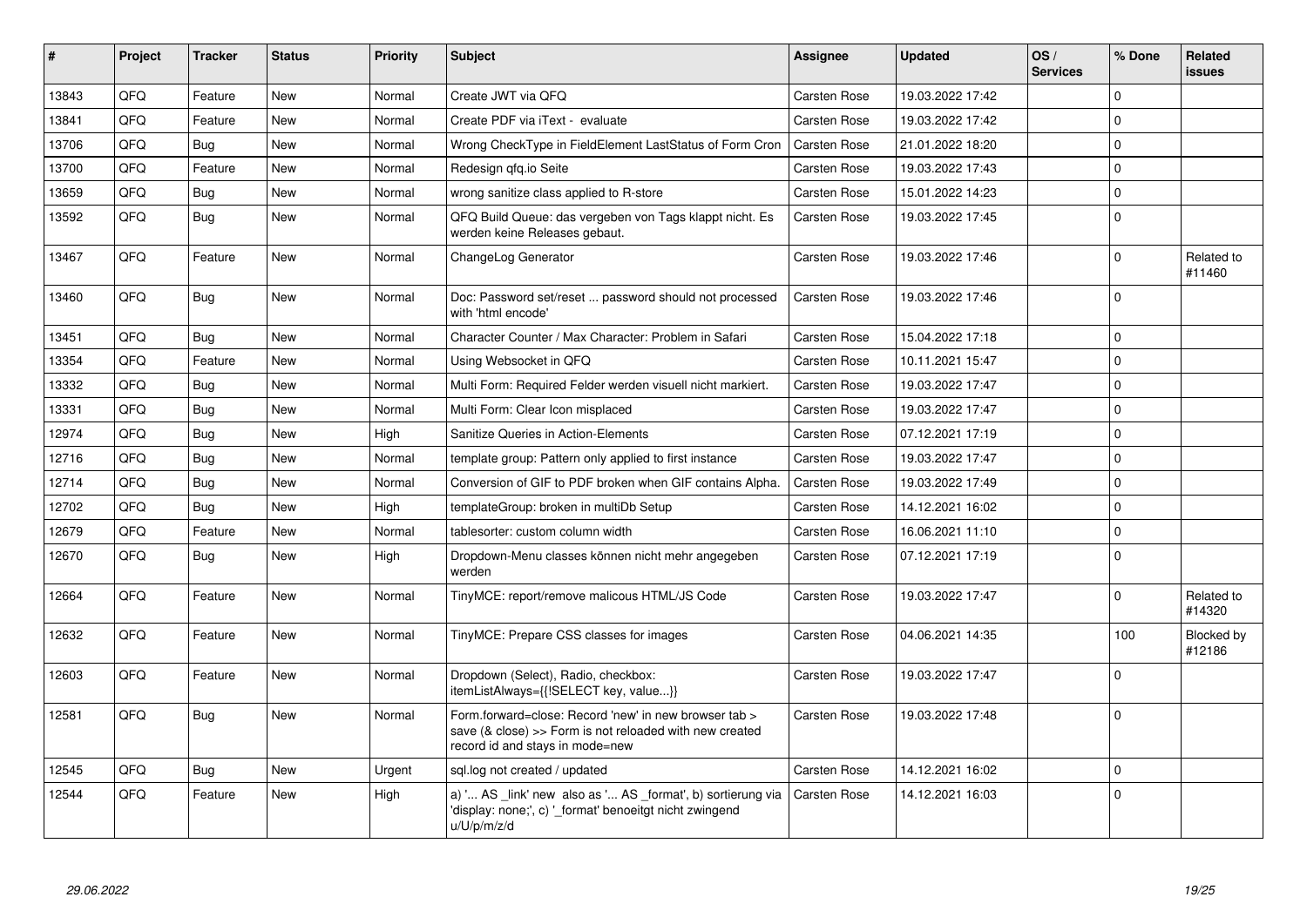| #     | Project | <b>Tracker</b> | <b>Status</b> | <b>Priority</b> | <b>Subject</b>                                                                                                 | Assignee            | <b>Updated</b>   | OS/<br><b>Services</b> | % Done      | <b>Related</b><br><b>issues</b>               |
|-------|---------|----------------|---------------|-----------------|----------------------------------------------------------------------------------------------------------------|---------------------|------------------|------------------------|-------------|-----------------------------------------------|
| 12532 | QFQ     | Feature        | <b>New</b>    | High            | SIP-Parameter bei Seitenaufruf in Browser-Console<br>anzeigen                                                  | Carsten Rose        | 07.12.2021 17:19 |                        | $\Omega$    | Related to<br>#11893.<br>Related to<br>#14187 |
| 12520 | QFQ     | Bug            | <b>New</b>    | Normal          | Switch FE User: still active even FE User session expired                                                      | <b>Carsten Rose</b> | 19.03.2022 17:48 |                        | $\Omega$    |                                               |
| 12513 | QFQ     | Bug            | <b>New</b>    | High            | Implement server side check of maxlength                                                                       | Carsten Rose        | 07.12.2021 17:19 |                        | $\Omega$    |                                               |
| 12512 | QFQ     | Bug            | <b>New</b>    | Normal          | Some MySQL Installation can't use 'stored procedures'                                                          | <b>Carsten Rose</b> | 19.03.2022 17:48 |                        | $\Omega$    |                                               |
| 12480 | QFQ     | Feature        | New           | Normal          | If QFQ upgrade is running, block further request                                                               | Carsten Rose        | 03.05.2021 20:45 |                        | $\Omega$    |                                               |
| 12477 | QFQ     | Feature        | <b>New</b>    | Normal          | Support for refactoring: Form, FormElement, diverse<br>Tabellen/Spalten, tt-content Records                    | <b>Carsten Rose</b> | 03.05.2021 20:45 |                        | $\Omega$    |                                               |
| 12474 | QFQ     | Feature        | New           | Normal          | Check BaseConfigURL if it is given and the the last char is '/                                                 | <b>Carsten Rose</b> | 03.05.2021 20:45 |                        | $\Omega$    |                                               |
| 12468 | QFQ     | <b>Bug</b>     | <b>New</b>    | Urgent          | Form: update Form.title after save                                                                             | Carsten Rose        | 03.05.2021 21:12 |                        | $\Omega$    |                                               |
| 12465 | QFQ     | Feature        | <b>New</b>    | Normal          | QFQ Function: use in FE to fill StoreRecord                                                                    | Carsten Rose        | 05.05.2021 21:58 |                        | $\Omega$    |                                               |
| 12413 | QFQ     | Feature        | <b>New</b>    | Normal          | STORE TYPO3: enhance for {{be users.email:T}},<br>{{fe users.email:T}}                                         | Carsten Rose        | 03.05.2021 20:45 |                        | $\Omega$    | Related to<br>#12412,<br>Related to<br>#10012 |
| 12412 | QFQ     | Feature        | <b>New</b>    | Normal          | Action/Escape qualifier 'e' (empty), '0': if given, an empty<br>string (or '0') will be treated as 'not found' | <b>Carsten Rose</b> | 08.05.2021 09:40 |                        | $\Omega$    | Related to<br>#12413,<br>Related to<br>#10012 |
| 12400 | QFQ     | Feature        | New           | Normal          | Tutorial ist in QFQ Doku, Wird in der Suche gefunden, es<br>gibt aber kein Menupunkt - Inhalt ueberpruefen     | Carsten Rose        | 03.05.2021 20:45 |                        | $\Omega$    |                                               |
| 12330 | QFQ     | Feature        | New           | Normal          | Copy to input field / text area / TinyMCE                                                                      | <b>Carsten Rose</b> | 07.04.2021 09:01 |                        | $\Omega$    |                                               |
| 12327 | QFQ     | Bug            | <b>New</b>    | Normal          | Copy to clipboard: Glyphicon can not be changed                                                                | Carsten Rose        | 27.12.2021 17:59 |                        | $\Omega$    |                                               |
| 12269 | QFQ     | Feature        | New           | Normal          | 2FA - Login                                                                                                    | <b>Carsten Rose</b> | 03.05.2021 20:45 |                        | $\Omega$    |                                               |
| 12187 | QFQ     | <b>Bug</b>     | <b>New</b>    | Normal          | Trigger FormAsFile() via Report: probably problem with multi<br>DB setup                                       | <b>Carsten Rose</b> | 20.03.2021 21:20 |                        | $\Omega$    |                                               |
| 12186 | QFQ     | Feature        | <b>New</b>    | High            | TinyMCE Config für Objekte                                                                                     | Carsten Rose        | 07.12.2021 17:19 |                        | $\Omega$    | <b>Blocks</b><br>#12632                       |
| 12163 | QFQ     | Feature        | <b>New</b>    | Normal          | Checkbox: table wrap                                                                                           | <b>Carsten Rose</b> | 03.05.2021 20:51 |                        | $\Omega$    |                                               |
| 12162 | QFQ     | Feature        | <b>New</b>    | Normal          | FE.type=sendmail: personalized mailing (several mails) via<br>template                                         | Carsten Rose        | 03.05.2021 20:45 |                        | $\Omega$    |                                               |
| 12146 | QFQ     | Feature        | New           | Normal          | Autocron Job: Anzeigen wann der naechste Job ausgefuehrt<br>wird, resp das er nicht ausgefuehrt wird           | <b>Carsten Rose</b> | 15.03.2021 15:23 |                        | $\Omega$    |                                               |
| 12133 | QFQ     | Bug            | New           | Normal          | NPM, phpSpreadSheet aktualisieren                                                                              | <b>Carsten Rose</b> | 15.03.2021 09:04 |                        | $\mathbf 0$ |                                               |
| 12119 | QFQ     | Feature        | <b>New</b>    | Normal          | AS paged: error message missing if there ist no 'r' argument.                                                  | <b>Carsten Rose</b> | 03.05.2021 20:51 |                        | $\Omega$    |                                               |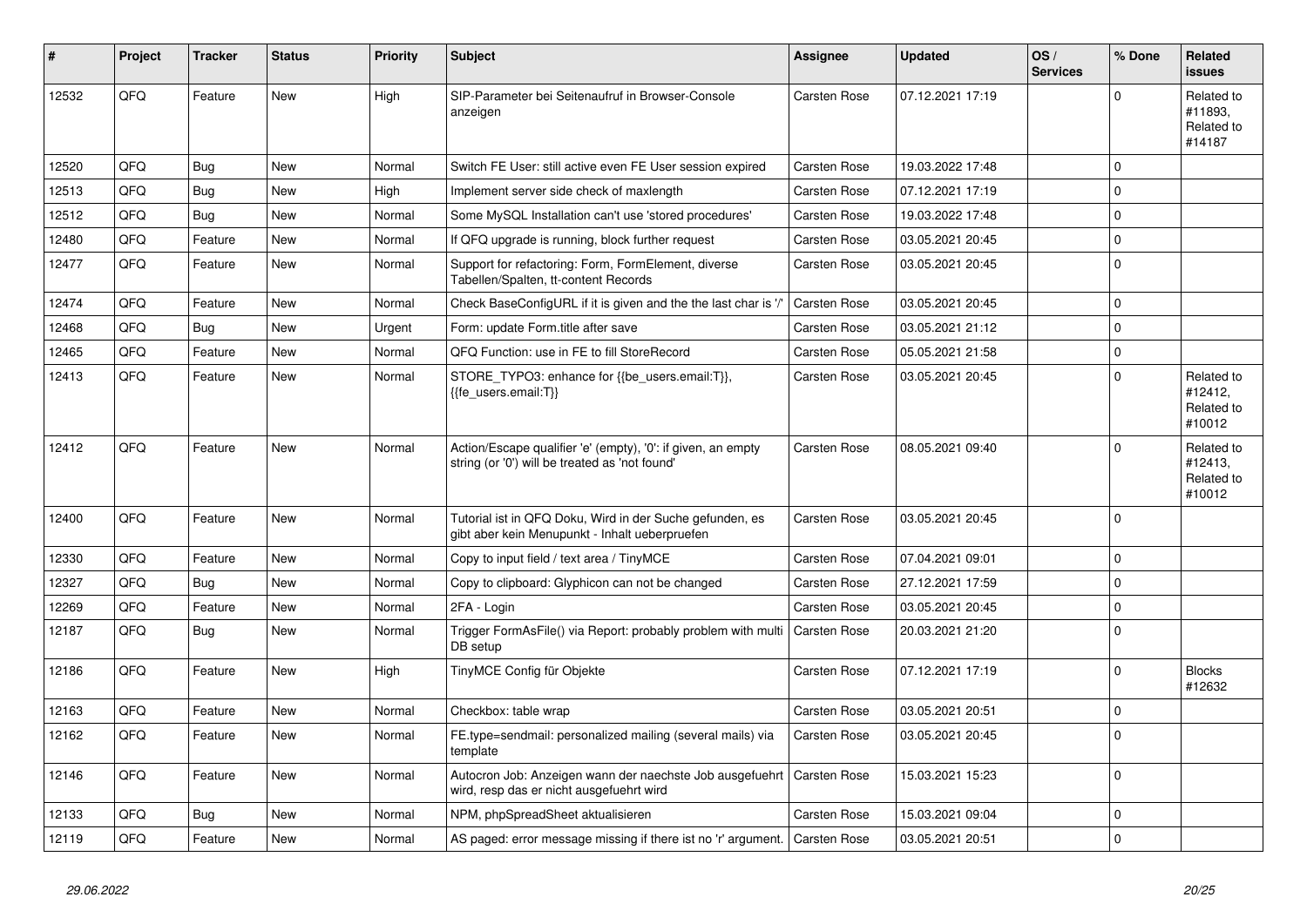| #     | Project | <b>Tracker</b> | <b>Status</b> | <b>Priority</b> | <b>Subject</b>                                                                                       | <b>Assignee</b>                                        | <b>Updated</b>   | OS/<br><b>Services</b> | % Done      | Related<br><b>issues</b>                      |                      |
|-------|---------|----------------|---------------|-----------------|------------------------------------------------------------------------------------------------------|--------------------------------------------------------|------------------|------------------------|-------------|-----------------------------------------------|----------------------|
| 12109 | QFQ     | Feature        | New           | Normal          | Donwload Link: Plain, SIP, Persistent Link, Peristent SIP -<br>new notation                          | <b>Carsten Rose</b>                                    | 03.05.2021 20:45 |                        | $\Omega$    | Related to<br>#12085                          |                      |
| 12045 | QFQ     | Bug            | New           | Normal          | templateGroup afterSave FE: Aufruf ohne<br>sqlHonorFormElements funktioniert nicht                   | <b>Carsten Rose</b>                                    | 18.02.2021 16:33 |                        | $\Omega$    |                                               |                      |
| 12040 | QFQ     | Bug            | <b>New</b>    | Normal          | FE Mode 'hidden' für zwei FEs auf einer Zeile                                                        | <b>Carsten Rose</b>                                    | 18.02.2021 10:13 |                        | $\mathbf 0$ |                                               |                      |
| 12024 | QFQ     | Feature        | <b>New</b>    | Normal          | Excel Export: text columns by default decode<br>htmlspeciachar()                                     | <b>Carsten Rose</b>                                    | 17.02.2021 23:55 |                        | $\Omega$    | Related to<br>#12022                          |                      |
| 12023 | QFQ     | Feature        | <b>New</b>    | Normal          | MySQL Stored Precdure: QDECODESPECIALCHAR()                                                          | <b>Carsten Rose</b>                                    | 16.02.2021 11:16 |                        | $\Omega$    | Related to<br>#12022                          |                      |
| 11955 | QFQ     | Feature        | <b>New</b>    | Normal          | subrecord: new title option to set <th> attributes - e.g. to<br/>customize tablesorter options.</th> | attributes - e.g. to<br>customize tablesorter options. | Carsten Rose     | 03.05.2021 20:47       |             | $\mathbf 0$                                   | Related to<br>#11775 |
| 11893 | QFQ     | Feature        | <b>New</b>    | High            | Broken SIP: a) only report one time, b) only report in main<br>column                                | <b>Carsten Rose</b>                                    | 12.05.2021 12:13 |                        | $\Omega$    | Related to<br>#12532,<br>Related to<br>#14187 |                      |
| 11775 | QFQ     | Feature        | <b>New</b>    | Normal          | Subrecord Tooltip pro Feld                                                                           | <b>Carsten Rose</b>                                    | 18.12.2020 15:22 |                        | $\Omega$    | Related to<br>#11955                          |                      |
| 11752 | QFQ     | <b>Bug</b>     | <b>New</b>    | Normal          | checkbox renders multiple input elements with same name                                              | <b>Carsten Rose</b>                                    | 17.12.2020 14:58 |                        | $\Omega$    | Related to<br>#11750                          |                      |
| 11747 | QFQ     | Feature        | New           | Normal          | Maintenance Page with Redirect                                                                       | Carsten Rose                                           | 03.05.2021 20:47 |                        | $\Omega$    | Related to<br>#11741                          |                      |
| 11702 | QFQ     | Feature        | <b>New</b>    | Normal          | HTML Special Char makes no sense for 'allbut' if '&' is<br>forbidden                                 | <b>Carsten Rose</b>                                    | 07.12.2021 16:35 |                        | $\Omega$    | Related to<br>#5112,<br>Related to<br>#14320  |                      |
| 11695 | QFQ     | Bug            | <b>New</b>    | Normal          | MultiForm required FE Error                                                                          | <b>Carsten Rose</b>                                    | 04.12.2020 13:34 |                        | $\mathbf 0$ |                                               |                      |
| 11668 | QFQ     | Bug            | <b>New</b>    | Normal          | Play function.sql - problem with mysql                                                               | <b>Carsten Rose</b>                                    | 03.05.2021 20:48 |                        | $\mathbf 0$ |                                               |                      |
| 11667 | QFQ     | Bug            | <b>New</b>    | Normal          | MySQL mariadb-server-10.3: Incorrect datetime value                                                  | <b>Carsten Rose</b>                                    | 03.05.2021 20:48 |                        | $\Omega$    |                                               |                      |
| 11523 | QFQ     | Feature        | New           | Normal          | Mit dynamic Update erkennen, ob Upload gemacht wurde                                                 | <b>Carsten Rose</b>                                    | 13.11.2020 15:07 |                        | $\Omega$    | Related to<br>#9533                           |                      |
| 11516 | QFQ     | Feature        | <b>New</b>    | Normal          | Multi Page Form (Previous/Next Buttons)                                                              | <b>Carsten Rose</b>                                    | 16.03.2021 17:52 |                        | $\mathbf 0$ |                                               |                      |
| 11504 | QFQ     | Feature        | New           | Normal          | Dynamic Update: Button text update for 'Save',' Close' &<br>'Delete'                                 | <b>Carsten Rose</b>                                    | 12.11.2020 23:44 |                        | $\Omega$    |                                               |                      |
| 11460 | QFQ     | Feature        | New           | Normal          | Easier creation of changelog: gitchangelog                                                           | <b>Carsten Rose</b>                                    | 12.06.2021 10:20 |                        | $\mathbf 0$ | Related to<br>#13467                          |                      |
| 11239 | QFQ     | Bug            | <b>New</b>    | Normal          | Radiobutton (plain): horizontales Rendern abhängig vom<br>Datentyp in der Datenbank                  | Carsten Rose                                           | 30.09.2020 18:37 |                        | $\mathbf 0$ |                                               |                      |
| 11080 | QFQ     | Feature        | <b>New</b>    | Normal          | Send MQTT messages                                                                                   | <b>Carsten Rose</b>                                    | 29.08.2020 19:49 |                        | 0           |                                               |                      |
| 10996 | QFQ     | Feature        | New           | Normal          | Download video via sip: no seek                                                                      | <b>Carsten Rose</b>                                    | 12.08.2020 14:18 |                        | $\mathbf 0$ |                                               |                      |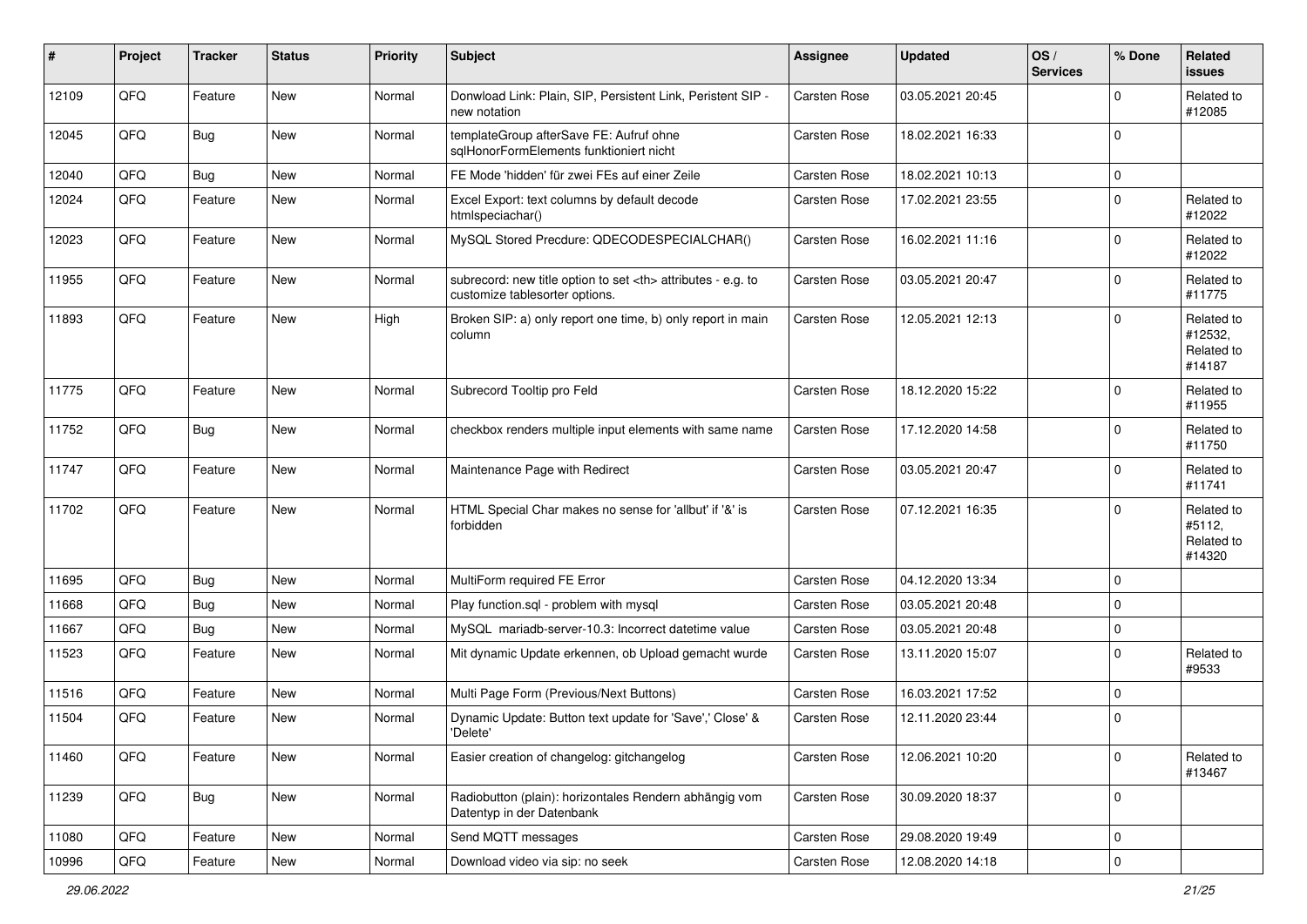| #     | Project | <b>Tracker</b> | <b>Status</b> | <b>Priority</b> | Subject                                                                                                                               | <b>Assignee</b>     | <b>Updated</b>   | OS/<br><b>Services</b> | % Done      | Related<br><b>issues</b>                                             |
|-------|---------|----------------|---------------|-----------------|---------------------------------------------------------------------------------------------------------------------------------------|---------------------|------------------|------------------------|-------------|----------------------------------------------------------------------|
| 10979 | QFQ     | Feature        | New           | Normal          | Ajax Calls an API - dataReport                                                                                                        | Carsten Rose        | 11.05.2022 12:15 |                        | $\Omega$    |                                                                      |
| 10976 | QFQ     | Feature        | New           | Normal          | Excel Export Verbesserungen                                                                                                           | <b>Carsten Rose</b> | 06.08.2020 10:56 |                        | $\mathbf 0$ |                                                                      |
| 10937 | QFQ     | <b>Bug</b>     | <b>New</b>    | Normal          | Fehler mit abhängigen Select- Feldern beim Positionieren                                                                              | Carsten Rose        | 12.11.2020 23:45 |                        | $\Omega$    |                                                                      |
| 10819 | QFQ     | Feature        | <b>New</b>    | Normal          | Persistent SIP - second try                                                                                                           | <b>Carsten Rose</b> | 29.06.2020 23:02 |                        | $\Omega$    | Related to<br>#6261                                                  |
| 10714 | QFQ     | Feature        | <b>New</b>    | Normal          | multi Table Form                                                                                                                      | <b>Carsten Rose</b> | 16.03.2021 18:44 |                        | $\Omega$    |                                                                      |
| 10704 | QFQ     | Bug            | New           | Normal          | wkhtml problem rendering fullCalendar.js / fabric.js >><br>successor: puppeteer                                                       | <b>Carsten Rose</b> | 12.11.2020 23:45 |                        | $\Omega$    | Related to<br>#5024,<br>Related to<br>#4650,<br>Related to<br>#10715 |
| 10658 | QFQ     | Bug            | <b>New</b>    | Normal          | processReadOnly broken                                                                                                                | <b>Carsten Rose</b> | 27.05.2020 17:55 |                        | $\Omega$    |                                                                      |
| 10640 | QFQ     | Bug            | <b>New</b>    | High            | TypeAhead Tag: FE editierbar trotz readOnly                                                                                           | <b>Carsten Rose</b> | 03.05.2021 21:12 |                        | $\Omega$    |                                                                      |
| 10593 | QFQ     | Feature        | <b>New</b>    | Normal          | label2: text behind input element                                                                                                     | <b>Carsten Rose</b> | 16.05.2020 10:57 |                        | $\Omega$    |                                                                      |
| 10588 | QFQ     | <b>Bug</b>     | New           | Normal          | typeahed Tag: Doku anpassen                                                                                                           | <b>Carsten Rose</b> | 12.11.2020 23:45 |                        | $\Omega$    |                                                                      |
| 10508 | QFQ     | <b>Bug</b>     | <b>New</b>    | High            | Multi Form broken on Multi DB Instance                                                                                                | Carsten Rose        | 03.05.2021 21:12 |                        | $\mathbf 0$ |                                                                      |
| 10506 | QFQ     | Bug            | New           | High            | Template Group broken on MultiDB instance                                                                                             | <b>Carsten Rose</b> | 03.05.2021 21:12 |                        | $\Omega$    | Related to<br>#10505                                                 |
| 10322 | QFQ     | Bug            | <b>New</b>    | Normal          | FormElement / Radio: missing column 'enum' >> FE not<br>reported                                                                      | <b>Carsten Rose</b> | 07.05.2020 09:37 |                        | $\Omega$    |                                                                      |
| 10119 | QFQ     | Feature        | New           | Normal          | Dropdown (selectlist) & TypeAhead: format and catagorize<br>list                                                                      | <b>Carsten Rose</b> | 07.05.2020 09:36 |                        | $\Omega$    |                                                                      |
| 10115 | QFQ     | Feature        | <b>New</b>    | Normal          | TypeAhead: static list                                                                                                                | <b>Carsten Rose</b> | 26.02.2020 16:42 |                        | 100         |                                                                      |
| 10082 | QFQ     | Bug            | New           | Normal          | FE.type=SELECT - 'sanatize' Class                                                                                                     | Carsten Rose        | 07.05.2020 09:36 |                        | $\mathbf 0$ | Related to<br>#10081                                                 |
| 10081 | QFQ     | Bug            | New           | High            | Stale record lock after 'forbidden' character                                                                                         | <b>Carsten Rose</b> | 03.05.2021 21:12 |                        | $\Omega$    | Related to<br>#10082,<br>Related to<br>#9789                         |
| 10080 | QFQ     | Feature        | New           | Normal          | Popup on 'save' / 'close': configure dialog (answer<br>yes/no/cancle/)                                                                | <b>Carsten Rose</b> | 28.03.2021 20:52 |                        | $\Omega$    | Is duplicate<br>of #12262                                            |
| 10014 | QFQ     | Feature        | New           | Normal          | Manual.rst: describe behaviour and process order of<br>fillStoreVar, slaveId, sqlBefore,                                              | Carsten Rose        | 01.02.2020 22:31 |                        | $\mathbf 0$ |                                                                      |
| 9983  | QFQ     | Feature        | New           | Normal          | Report Notation: new keyword 'range'                                                                                                  | Carsten Rose        | 01.02.2020 15:55 |                        | $\mathbf 0$ |                                                                      |
| 9927  | QFQ     | Feature        | New           | Normal          | QFQ Update: a) Update nur machen wenn BE User<br>eingeloggt ist., b) Bei Fehler genaue Meldung welcher<br>Updateschritt Probleme hat. | Carsten Rose        | 22.01.2020 12:59 |                        | $\mathbf 0$ |                                                                      |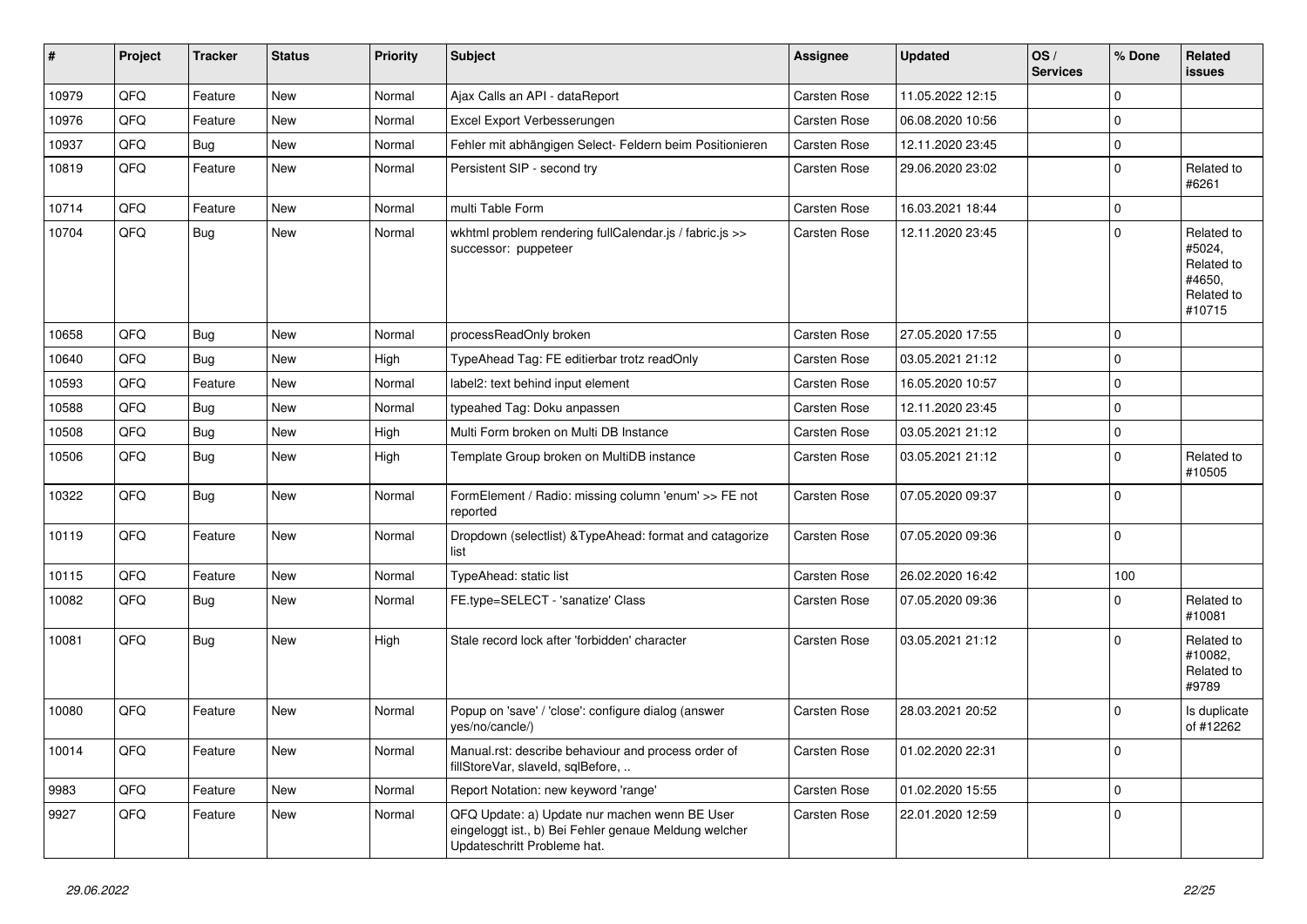| #    | Project | <b>Tracker</b> | <b>Status</b> | <b>Priority</b> | <b>Subject</b>                                                                  | <b>Assignee</b>     | <b>Updated</b>   | OS/<br><b>Services</b> | % Done         | Related<br>issues                                                    |
|------|---------|----------------|---------------|-----------------|---------------------------------------------------------------------------------|---------------------|------------------|------------------------|----------------|----------------------------------------------------------------------|
| 9811 | QFQ     | Feature        | <b>New</b>    | Normal          | Report: tag every n'th row                                                      | <b>Carsten Rose</b> | 01.02.2020 23:22 |                        | $\mathbf 0$    |                                                                      |
| 9783 | QFQ     | Bug            | <b>New</b>    | Normal          | Email with special characters                                                   | <b>Carsten Rose</b> | 01.02.2020 23:22 |                        | $\overline{0}$ |                                                                      |
| 9781 | QFQ     | Feature        | New           | Normal          | Button: CSS class to make buttons smaller                                       | <b>Carsten Rose</b> | 01.02.2020 23:22 |                        | $\overline{0}$ |                                                                      |
| 9777 | QFQ     | Feature        | <b>New</b>    | Normal          | Logging QFQ Variables                                                           | <b>Carsten Rose</b> | 16.12.2019 17:17 |                        | $\overline{0}$ |                                                                      |
| 9773 | QFQ     | Bug            | <b>New</b>    | Normal          | form.parameter.formModeGlobal=requiredOff                                       | <b>Carsten Rose</b> | 01.02.2020 15:56 |                        | $\overline{0}$ |                                                                      |
| 9707 | QFQ     | Feature        | <b>New</b>    | Normal          | SIP security: encode pageId and check pageId on decode                          | <b>Carsten Rose</b> | 01.02.2020 23:22 |                        | $\overline{0}$ |                                                                      |
| 9706 | QFQ     | Feature        | <b>New</b>    | Normal          | Multi File Upload (hidden template group)                                       | Carsten Rose        | 01.02.2020 23:22 |                        | $\overline{0}$ | Related to<br>#7521,<br>Related to<br>#5562,<br>Related to<br>#13330 |
| 9602 | QFQ     | Feature        | New           | Normal          | Form definition as JSON                                                         | <b>Carsten Rose</b> | 01.02.2020 23:21 |                        | $\overline{0}$ | Related to<br>#9600                                                  |
| 9537 | QFQ     | Feature        | <b>New</b>    | Normal          | FormEditor: Edit fieldset in FrontEnd                                           | <b>Carsten Rose</b> | 01.02.2020 23:22 |                        | $\overline{0}$ |                                                                      |
| 9533 | QFQ     | Bug            | New           | Normal          | FE.type=upload: Check in 'beforeSave' if upload is given                        | <b>Carsten Rose</b> | 01.02.2020 23:22 |                        | $\mathbf 0$    | Related to<br>#11523                                                 |
| 9531 | QFQ     | Bug            | <b>New</b>    | High            | FE File: Dynamic Update / modeSql / required detected<br>even it not set        | <b>Carsten Rose</b> | 11.06.2021 20:32 |                        | $\mathbf 0$    | Related to<br>#12398                                                 |
| 9352 | QFQ     | Feature        | New           | Normal          | FE 'Native' fire slaveld, sqlAfter, sqlIns                                      | <b>Carsten Rose</b> | 01.02.2020 23:22 |                        | $\overline{0}$ |                                                                      |
| 9348 | QFQ     | Feature        | New           | Normal          | defaultThumbnailSize: pre render thumbnails                                     | <b>Carsten Rose</b> | 12.06.2021 09:05 |                        | $\overline{0}$ |                                                                      |
| 9347 | QFQ     | Bug            | New           | High            | FE.type=upload with dynamic show/hidden: required not<br>detected               | <b>Carsten Rose</b> | 12.06.2021 10:40 |                        | $\overline{0}$ | Related to<br>#5305,<br>Related to<br>#12398                         |
| 9317 | QFQ     | Bug            | <b>New</b>    | Normal          | FE.type=note: with dynamic show/hidden an empty label<br>causes trouble         | <b>Carsten Rose</b> | 01.02.2020 23:22 |                        | $\overline{0}$ |                                                                      |
| 9275 | QFQ     | Bug            | New           | Normal          | autcron: t3 page, which takes to long to respond, is not<br>reported properly   | <b>Carsten Rose</b> | 01.02.2020 23:22 |                        | 100            |                                                                      |
| 9221 | QFQ     | Feature        | <b>New</b>    | Normal          | typeAhead: Zeichenlimite ausschalten                                            | <b>Carsten Rose</b> | 08.05.2021 17:06 |                        | $\overline{0}$ |                                                                      |
| 9208 | QFQ     | Feature        | New           | Normal          | Manage 'recent' records                                                         | <b>Carsten Rose</b> | 01.02.2020 23:22 |                        | $\overline{0}$ |                                                                      |
| 9177 | QFQ     | Bug            | New           | Normal          | Bug? QFQ tries to save an action FE, which has real<br>existing column name     | Carsten Rose        | 01.02.2020 23:22 |                        | $\overline{0}$ |                                                                      |
| 9136 | QFQ     | Feature        | <b>New</b>    | Normal          | Create ZIP files with dynamic PDFs                                              | Carsten Rose        | 01.02.2020 23:22 |                        | $\overline{0}$ |                                                                      |
| 9129 | QFQ     | Feature        | New           | Normal          | sqlValidate: Message as notification, not as error                              | Carsten Rose        | 01.02.2020 23:22 |                        | $\overline{0}$ | Related to<br>#9128                                                  |
| 9128 | QFQ     | Feature        | New           | Normal          | Error Message: not replaced variables- a) replace back to<br>'{{', b) underline | Carsten Rose        | 01.02.2020 23:22 |                        | $\overline{0}$ | Related to<br>#9129                                                  |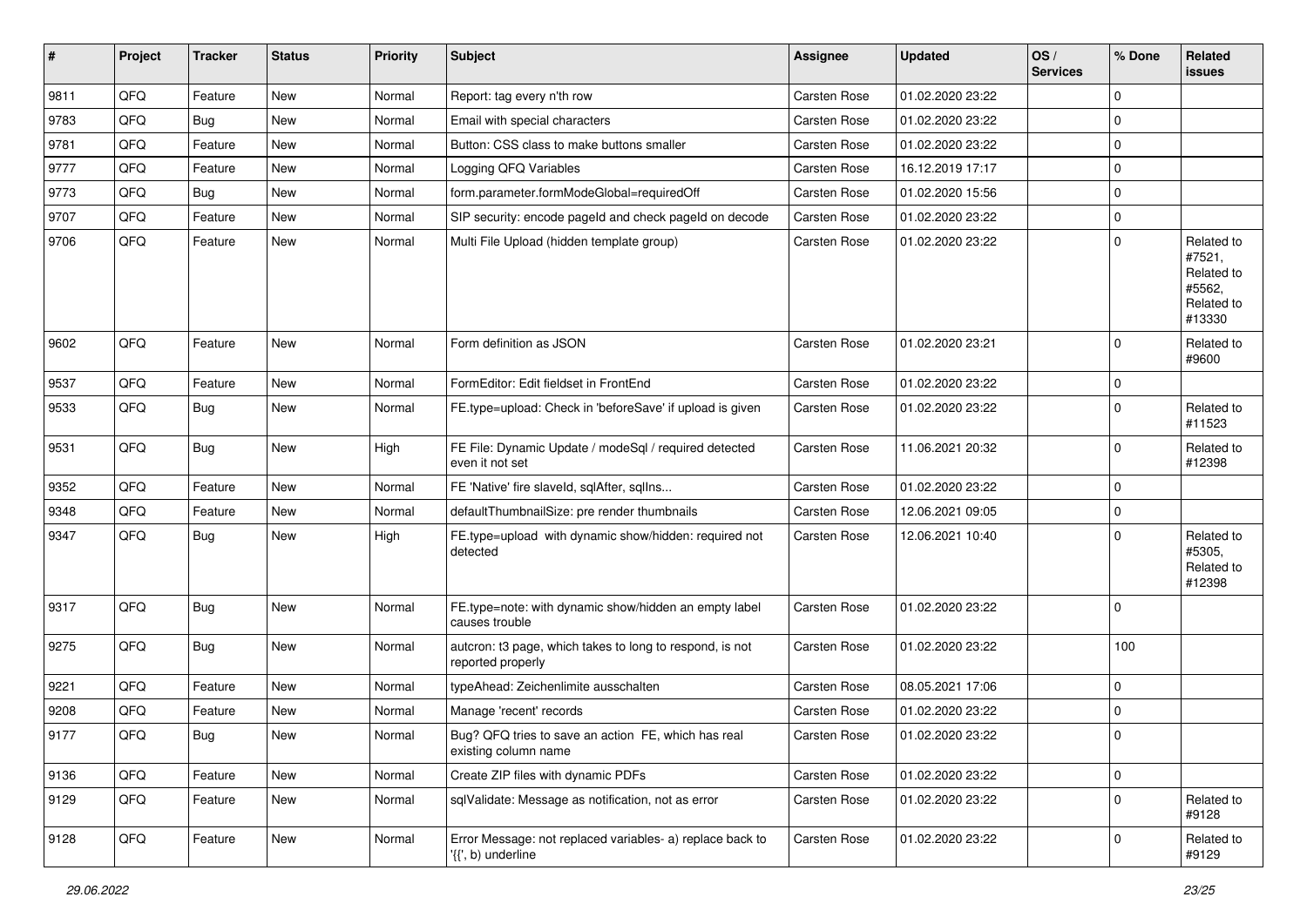| #    | Project | <b>Tracker</b> | <b>Status</b> | <b>Priority</b> | Subject                                                                                                | Assignee            | <b>Updated</b>   | OS/<br><b>Services</b> | % Done      | Related<br><b>issues</b>  |
|------|---------|----------------|---------------|-----------------|--------------------------------------------------------------------------------------------------------|---------------------|------------------|------------------------|-------------|---------------------------|
| 9127 | QFQ     | Bug            | <b>New</b>    | Normal          | Error Message: change 'roll over' color - text not readable                                            | <b>Carsten Rose</b> | 01.02.2020 23:22 |                        | $\Omega$    |                           |
| 9077 | QFQ     | <b>Bug</b>     | <b>New</b>    | Normal          | typeAheadSql: report broken SQL                                                                        | <b>Carsten Rose</b> | 01.02.2020 23:22 |                        | $\Omega$    |                           |
| 9013 | QFQ     | <b>Bug</b>     | <b>New</b>    | Normal          | Error in Twig template not handled                                                                     | Carsten Rose        | 20.10.2021 13:43 |                        | $\Omega$    |                           |
| 8975 | QFQ     | Feature        | <b>New</b>    | Normal          | Report Notation: 2.0                                                                                   | Carsten Rose        | 01.02.2020 23:22 |                        | $\Omega$    | Related to<br>#8963       |
| 8962 | QFQ     | Feature        | <b>New</b>    | High            | allow for form fields with identical names                                                             | <b>Carsten Rose</b> | 03.05.2021 21:14 |                        | $\Omega$    |                           |
| 8806 | QFQ     | Feature        | <b>New</b>    | Normal          | SQL Function nl2br                                                                                     | <b>Carsten Rose</b> | 01.02.2020 23:22 |                        | $\mathbf 0$ |                           |
| 8719 | QFQ     | Feature        | <b>New</b>    | Normal          | extraButtonLock: add support for 0/1                                                                   | Carsten Rose        | 01.02.2020 23:22 |                        | $\Omega$    |                           |
| 8702 | QFQ     | Feature        | New           | Normal          | Load Record which is locked: missing user info                                                         | <b>Carsten Rose</b> | 11.12.2019 16:16 |                        | 0           | Related to<br>#9789       |
| 8668 | QFQ     | Bug            | New           | High            | Pill disabled: dyamic mode 'hidden' not respected - FE is still<br>required                            | <b>Carsten Rose</b> | 03.05.2021 21:14 |                        | $\Omega$    |                           |
| 8431 | QFQ     | Bug            | <b>New</b>    | High            | autocron.php with wrong path                                                                           | <b>Carsten Rose</b> | 03.05.2021 21:14 |                        | 0           |                           |
| 8336 | QFQ     | Feature        | New           | Normal          | Form > modified > Close New: a) Optional disable popup, b)<br>custom text, c) mode on save: closelstay | <b>Carsten Rose</b> | 01.02.2020 23:22 |                        | $\Omega$    | Related to<br>#8335       |
| 8217 | QFQ     | Feature        | <b>New</b>    | Normal          | if-elseif-else construct                                                                               | Carsten Rose        | 16.03.2021 18:41 |                        | $\Omega$    | Related to<br>#10716      |
| 8187 | QFQ     | Feature        | <b>New</b>    | Normal          | Subrecord: enable/hide new button - make new/edit/delete<br>customizeable.                             | <b>Carsten Rose</b> | 06.03.2021 18:44 |                        | $\Omega$    | Related to<br>#11326      |
| 8089 | QFQ     | Feature        | <b>New</b>    | Normal          | Copy/Paste for FormElements                                                                            | <b>Carsten Rose</b> | 01.02.2020 23:22 |                        | $\Omega$    |                           |
| 8083 | QFQ     | Bug            | <b>New</b>    | High            | FormEditor: primary table list does not respect<br>'indexDb={{indexData:Y}}'                           | Carsten Rose        | 03.05.2021 21:14 |                        | $\Omega$    | Has<br>duplicate<br>#6678 |
| 8049 | QFQ     | Bug            | <b>New</b>    | Normal          | FE.type=note, column 'value': text moves some pixel to top<br>after save                               | <b>Carsten Rose</b> | 01.02.2020 23:22 |                        | $\Omega$    |                           |
| 7924 | QFQ     | Feature        | <b>New</b>    | Normal          | Radio/Checkbox with Tooltip                                                                            | Carsten Rose        | 01.02.2020 23:22 |                        | $\Omega$    |                           |
| 7920 | QFQ     | Feature        | New           | Normal          | FE: Syntax Highlight, Zeinlenumbruch                                                                   | Carsten Rose        | 01.02.2020 10:03 |                        | $\Omega$    |                           |
| 7899 | QFQ     | Bug            | <b>New</b>    | High            | Fe.type=password / retype / required: always complain<br>about missing value                           | Carsten Rose        | 03.05.2021 21:14 |                        | $\mathbf 0$ |                           |
| 7890 | QFQ     | Bug            | New           | Normal          | FormElement 'required': extraButtonInfo not aligned                                                    | <b>Carsten Rose</b> | 11.06.2021 21:17 |                        | $\Omega$    | Related to<br>#11517      |
| 7850 | QFQ     | Feature        | New           | High            | Upload records: non 'pathFileName' column                                                              | Carsten Rose        | 03.05.2021 21:14 |                        | $\mathbf 0$ |                           |
| 7812 | QFQ     | Feature        | New           | Normal          | FE 'Subrecord' - new option 'subrecordShowFilter',<br>'subrecordPaging'                                | Carsten Rose        | 01.02.2020 23:22 |                        | $\mathbf 0$ |                           |
| 7795 | QFQ     | Bug            | <b>New</b>    | Normal          | Readonly Form: Typeahead-Felder                                                                        | Carsten Rose        | 01.02.2020 23:22 |                        | 0           |                           |
| 7685 | QFQ     | <b>Bug</b>     | New           | Normal          | Open FormElement from QFQ error message and save<br>modified record: error about missing {{formId:F}}  | Carsten Rose        | 01.02.2020 23:22 |                        | $\mathbf 0$ |                           |